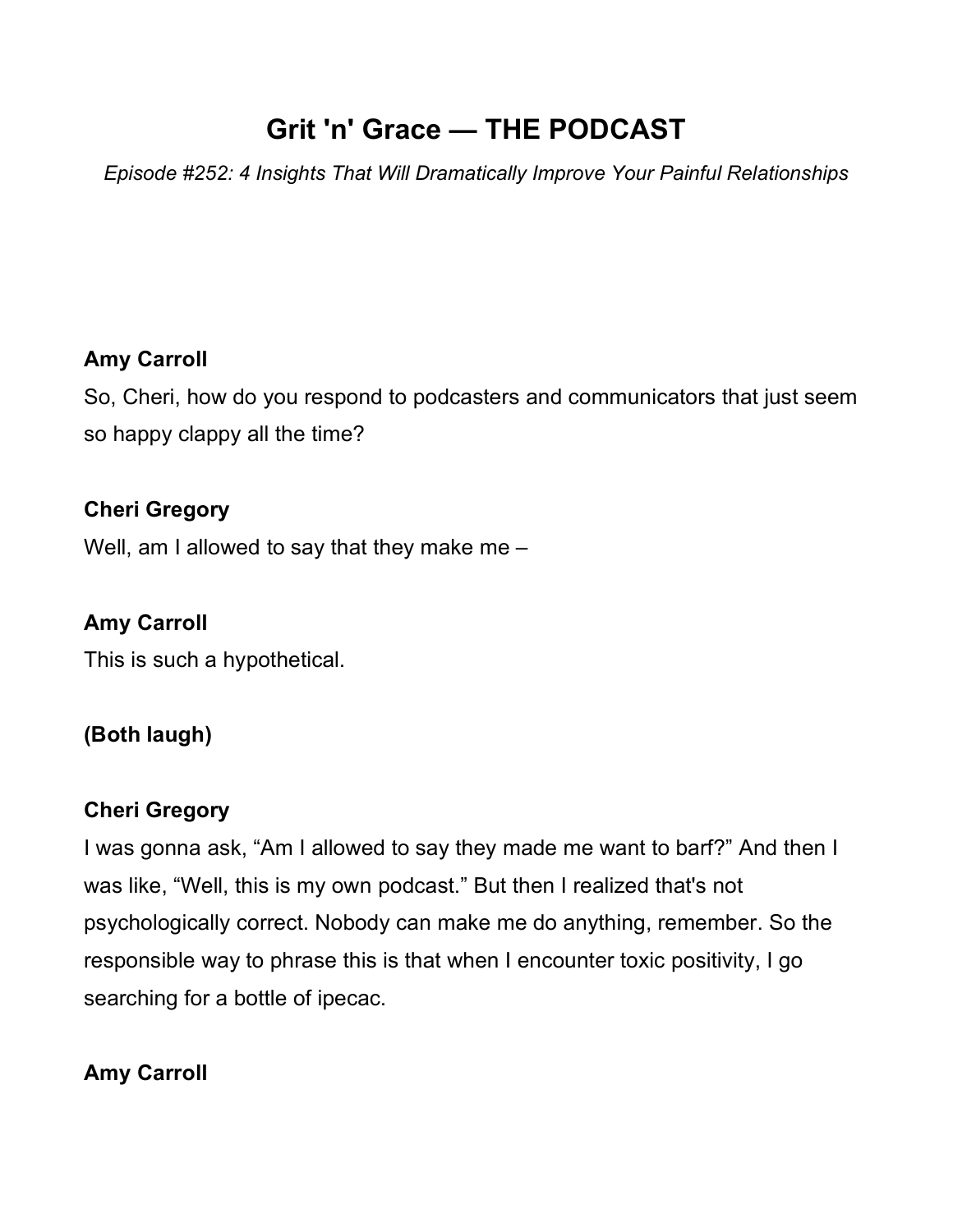Well, it was so interesting to me – and I don't think we got this in the recording, but when Lily was talking to us before we recorded, she confessed that she wasn't sure she fit on Grit'N'Grace. She had listened to a couple I guess of our happier, lighter episodes. And she was like, "I don't know if my story really fits here." You know, so.

### **Cheri Gregory**

Oh, that was fascinating. And here's the thin:g I know that our friends who are listening love it when we giggle and laugh and get silly together. And we also get the most emails and direct messages when we tackle the tough topics.

### **Amy Carroll**

Sure, sure. Well I am beyond glad, I am so grateful that she did pick us. She had a message that the day's recording – we recorded it months ago – it was for me that day. And I have been chomping at the bit to share it with our friends and listeners ever since. I've been talking to my real life friends about. "I can't wait 'til it comes out. I'll send you the link. I can't wait 'til it comes out." So anybody who missed listening to Lily, make sure that you go back and listen, pause and listen to it now, and then come back to us.

### **Cheri Gregory**

Absolutely. Well, and as so often happens with these topics, this one – as I was preparing for our convo today, it stomped all over my toes and bit me in the butt simultaneously. How about you?

### **Amy Carroll**

**(Laughing)** Wow, that's rough.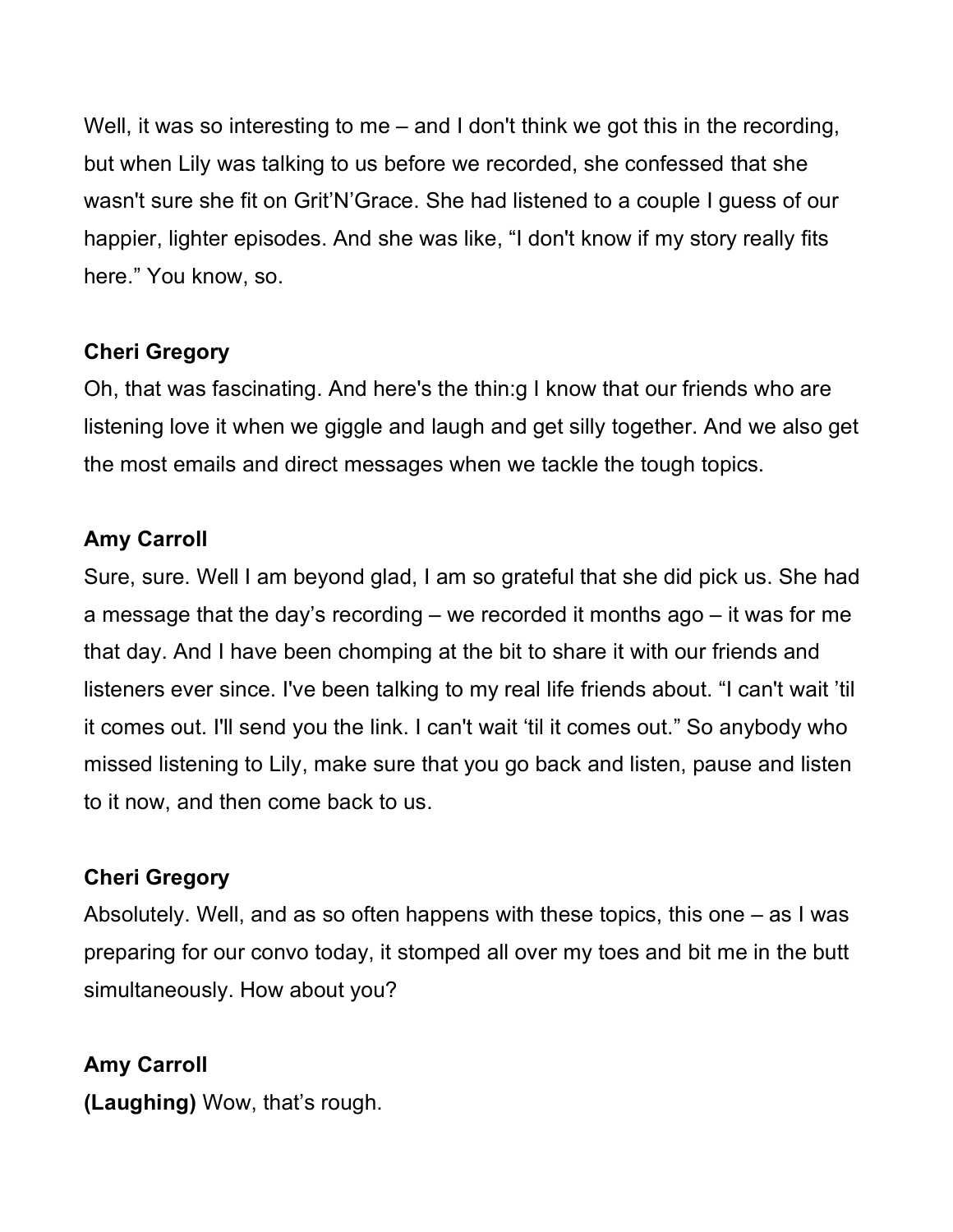### **Cheri Gregory**

**(Laughing)** It's like having a wild animal loose in the studio.

### **Amy Carroll**

The picture that is just cracking my whole head up. Yeah, it was absolutely amazing. And doing the prep, yes, all of the wild animal-ness.

### **Cheri Gregory**

Well, this is Cheri Gregory –

### **Amy Carroll**

– and I'm Amy Carroll –

### **Cheri Gregory**

– and you're listening to Grit'N'Grace: The Podcast that equips you to lose who you're not, love who you are, and live your one life well.

### **Amy Carroll**

Today we're processing our conversation that we had with Lily Taylor, author of *Unconfined: Lessons from Prison and the Journey of Being Set Free*. Lily is the chief legal officer for a national company and is a frequent speaker and lecturer on legal topics dealing with complex business transactions. But even attorneys cannot always save their loved ones from the consequences of their mistakes. When Lily is not enjoying the peaceful beauty of the beach near her Padre Island home, she enjoys teaching Bible study and encouraging young people to study law.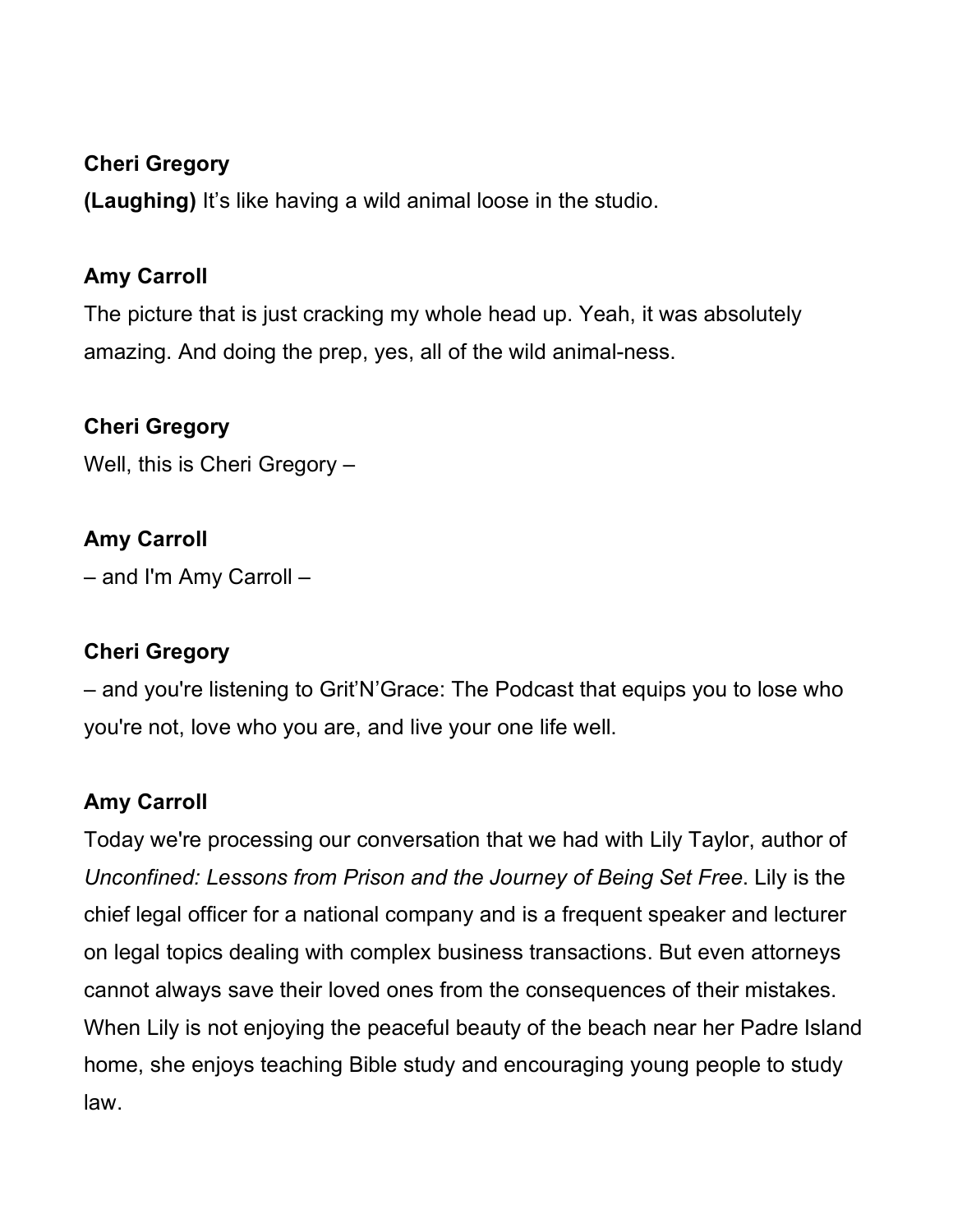### **Cheri Gregory**

Lily Taylor's oldest son Stephen learned as a young teenager that he could make good money selling drugs, and he traded a bright future for eight and a half years in prison.

# **Amy Carroll**

When a chance encounter with a well-dressed guest at a party in Austin, Texas results in Stephen becoming a mule for a drug cartel, he takes a devastating detour from a well planned life.

### **Cheri Gregory**

*Unconfined* chronicles the true story of Stephen's arrest and incarceration for nonviolent drug crime.

### **Amy Carroll**

Readers will get a glimpse at what it's really like to go to federal prison in America, understand the emotions and experiences of family members who love someone in prison, and see how God can still work in the most unthinkable circumstances.

# **Cheri Gregory**

*Unconfined* tells the first hand account through the eyes of Stephen and Skip, and shares the transformational power of faith to overcome anger, grief, and loss.

# **Amy Carroll**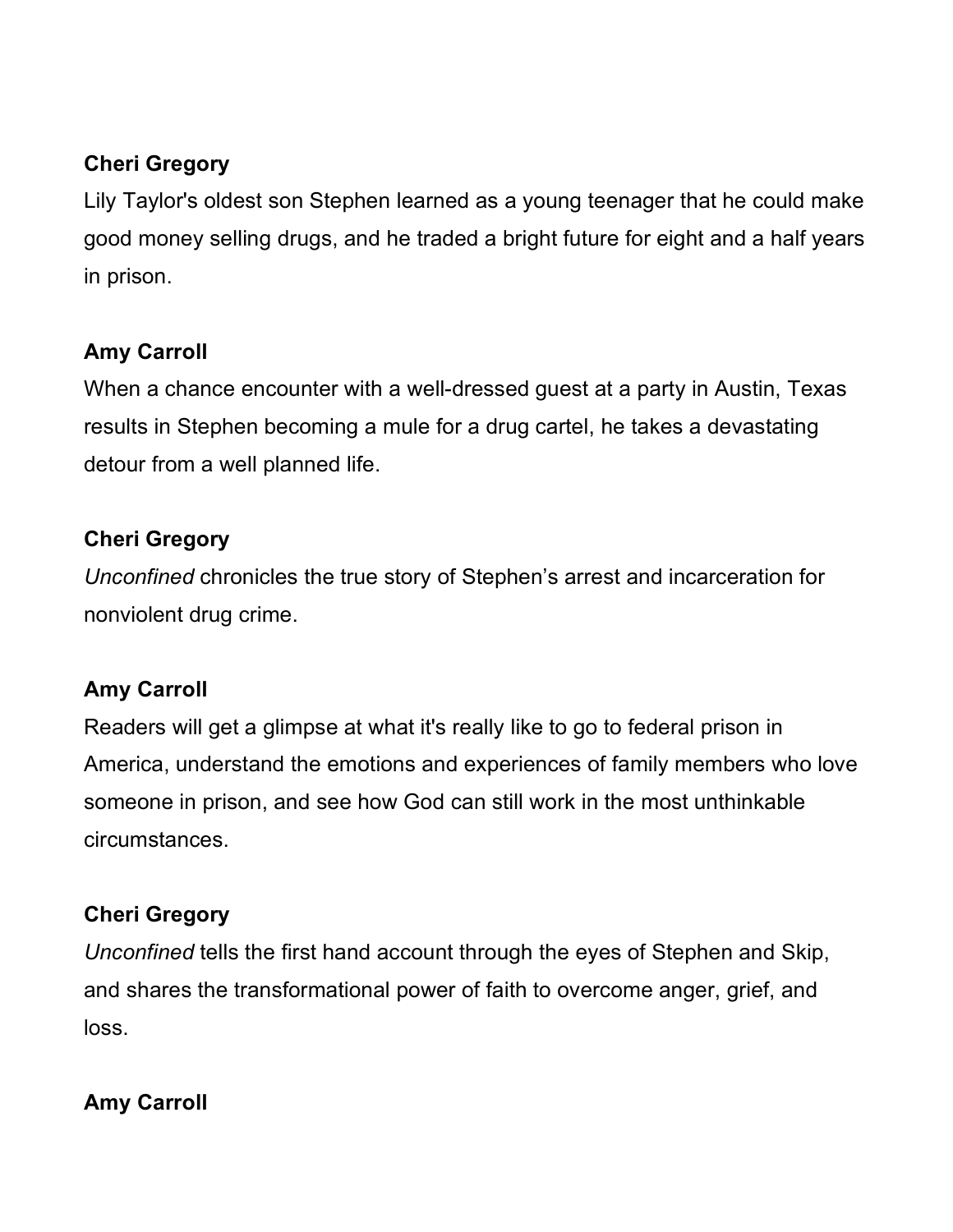*Unconfined* sheds light on the personal tragedy of incarceration experienced by over 2 million Americans, and showcases the redemptive power of God's love even in the darkest circumstances

### **Cheri Gregory**

Alright. Well, let us start, as we do in a convo, with lose who you're not. And I was so struck by one of – I was struck by many of Lily's statements, like this whole convo is going to be me going 'Wow,' reeling from statements she made that struck me. But this one, she said "I came to believe that God did not call me to produce godly children." And some my lose who you're not statement is this: 'You're not called to produce godly children.' And then I'm adding or a godly marriage or any other so-called godly result.

### **Amy Carroll**

Okay, this was worth the price of admission. This is the quote from Lily that my soul needed that blew my doors off that led me into greater freedom. Unpack all of it for us, Cheri.

### **Cheri Gregory**

Well, I will unpack it for how it hit me and then I will – well, we will want to hear it from you as well.

So you know, the first thing that really came to me is 'You're not responsible for the outcomes of other people's lives.' And even as you see my lips moving, you need to know I don't believe a word I just said. Like, I know them to be true, but. And so here's a couple of other statements. And I've even put them in the notes as bullet points. And I know these to be true, but I really don't believe them when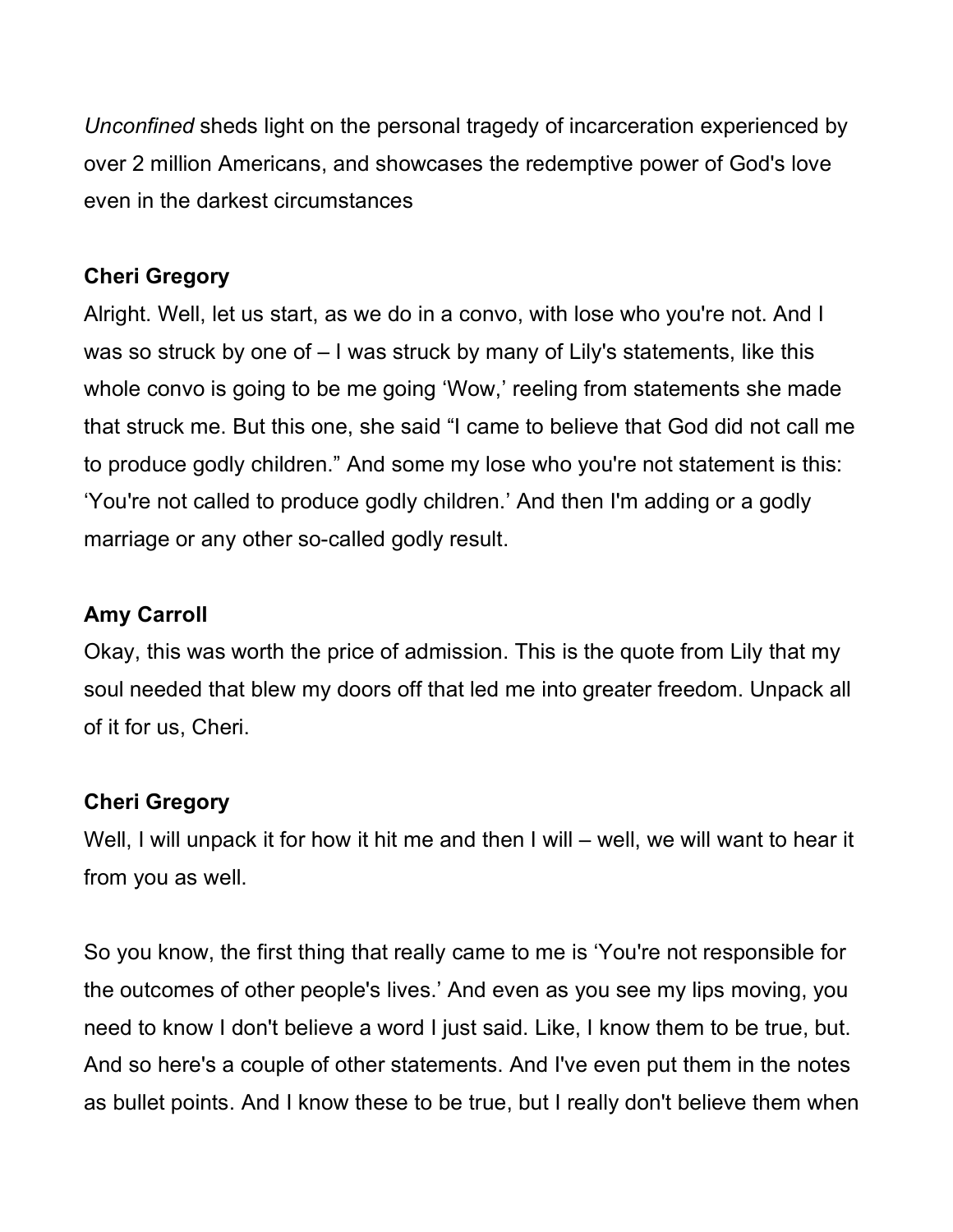it comes to living out my life. You're not responsible for other people's choices, you're not responsible for the consequences of other people's choices. And I'm like, I am 54 years old, and I am still I'm still bumping up and wrestling with these things that technically, logically, I know them to be true.

But when it comes to living them out, and one of the things I realized as I was preparing for this conversation is I spent so much money and then time on parenting books, and marriage books and other books on you know, resolving your differences in difficult relationships, because everything we're talking about today can go beyond children or marriage to any seemingly impossible relationship. And here's the thing, and these are all Christian books. Okay, let's be clear, I made sure we had a Berean Bookstore where I grew up and when we were first married, but most of them left me feeling way worse than when I started and I started out feeling insecure and inept. And so for me to read these resources and end up feeling worse. And for for me personally, what I now realize is so many of these so-called Christian books offered formulas, they were very much a if you do A, B, and C, you will get X, Y, and Z and then the flip side was made very clear if you don't get XYZ you did not ABC well enough. And so lack of results is due to lack of effort on your part. Just try harder, work the formula harder and here's the thing –

### **Amy Carroll**

So, so damaging.

### **Cheri Gregory.**

It's incredibly damaging.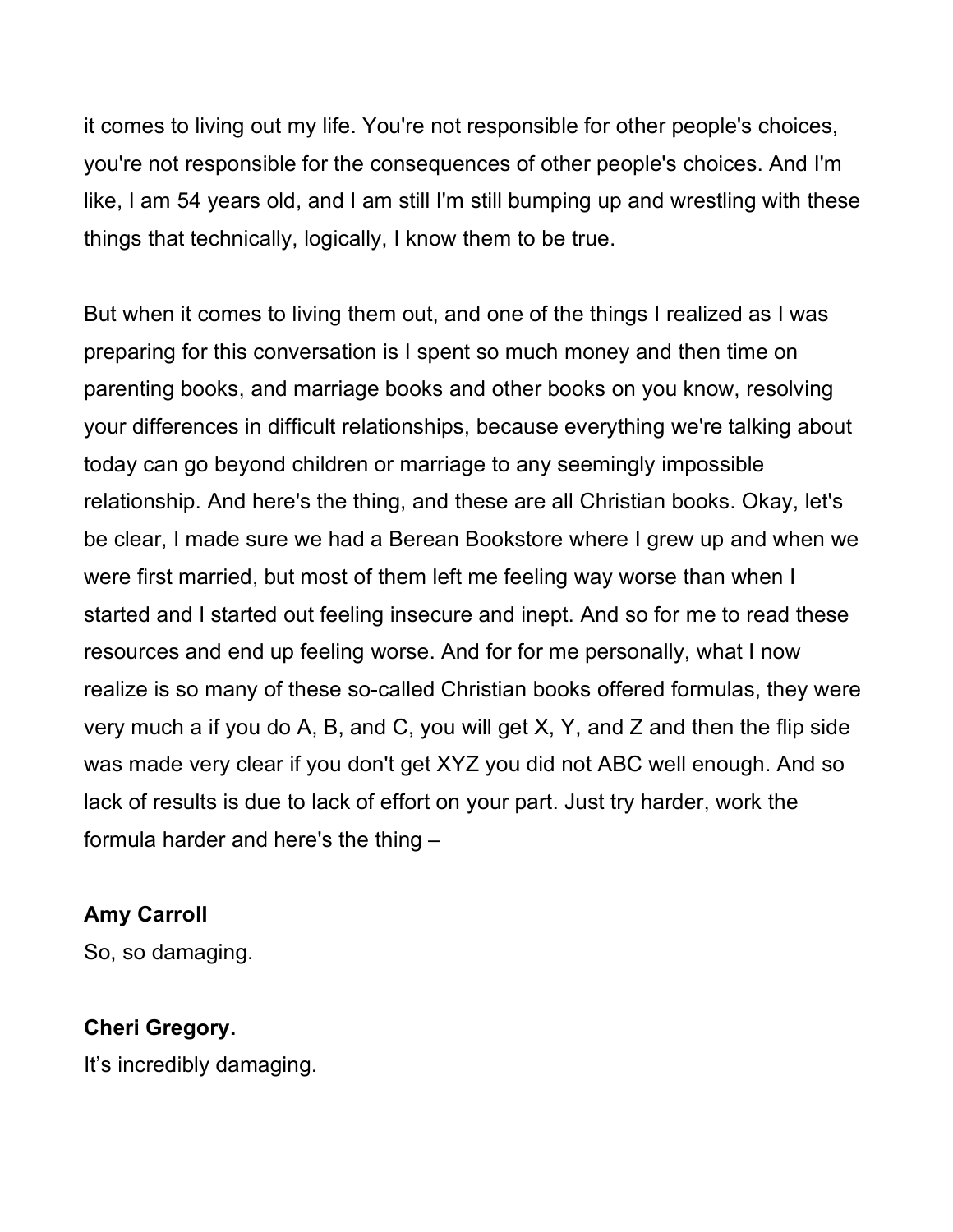### **Amy Carroll**

Terrible message. A our Christian culture is steeped in it. Okay, keep going. I'm a rage thinking about – I'm part of something that – there was something published recently that was steeped in this formulaic, especially for parents and I couldn't stay silent. I could not stay silent because it is just so damaging. And I've bought into it. I'm like you, Cheri, we're reforming perfectionist, so we bought into it. If we do ABC, then we will get the result that we want. And it's just not true. Keep going. Sorry.

### **Cheri Gregory**

No, no, I'll take all the affirmation and I love your passion for this. Here's the thing – and we've talked about this, we've touched on this on this this podcast in the past, we have a neurodiverse family. Like Daniel is on the autism spectrum, we've got ADHD, we've got anxiety, we've got depression, we have mental health, we have all sorts of physiological and biological and then you bring in things like epigenetics.

And the books that I read when our kids were younger, when we were newly married, didn't allow for any of that. And a lot of what I read and thought was true, actually doesn't work for the actual family that I'm in, it didn't work for the actual children. It didn't work for me as a mom. It didn't work for Daniel as a father. And that was never acknowledged. It was very much the recipe, the cookie cutter approach. And so in many cases, those books and those formulas not only weren't a fit, they were directly harmful. And so again, I always came away feeling like I needed to try harder, that we needed to try harder. We, in other words, you know, the people I was trying to help, aka meddle with, they needed to get with the program better.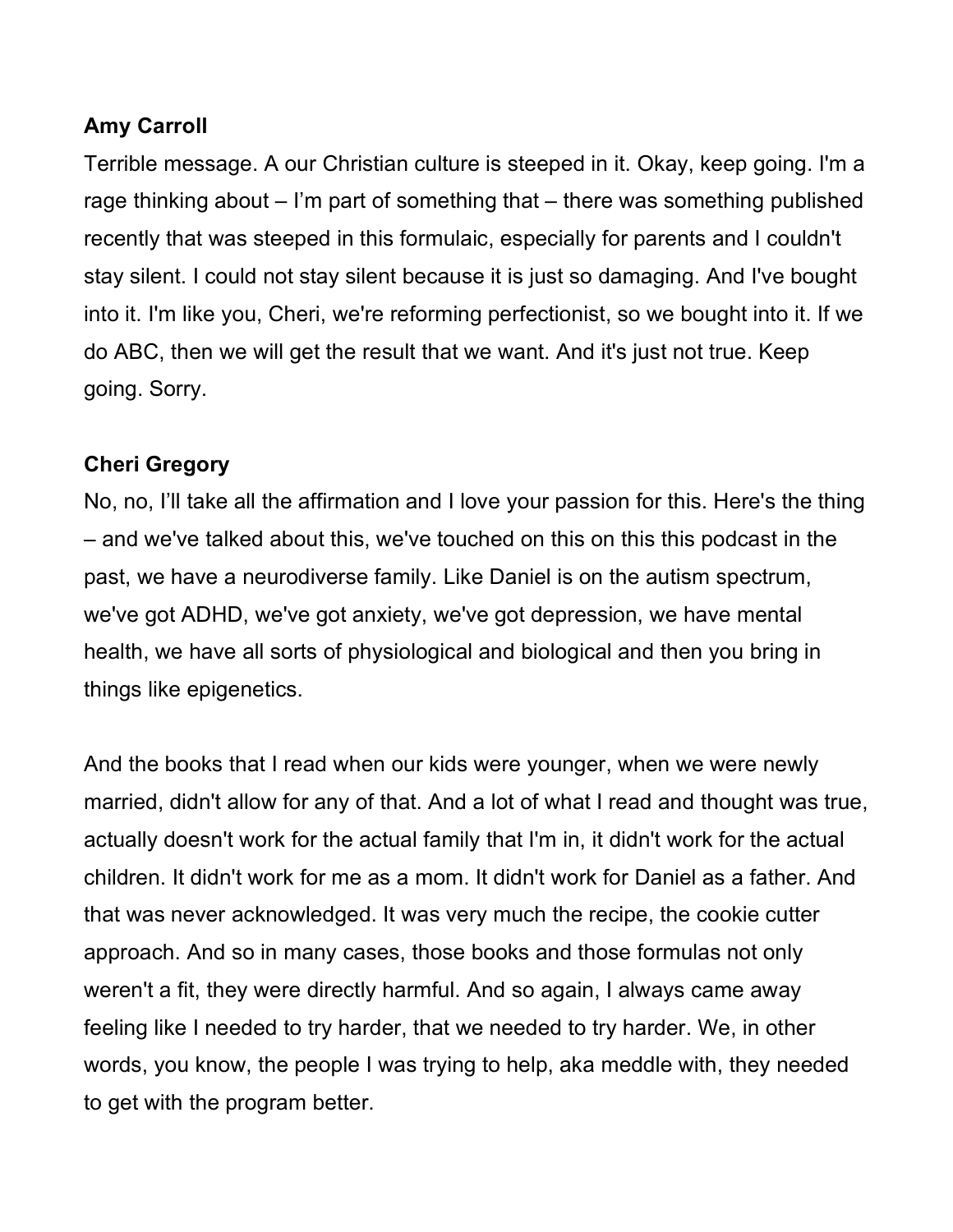I mean, how many times did I leave those books sitting out on the coffee table or the kitchen table hoping that other people in the family would look and go, oh, my, you know, my mother, my wife, you know, somebody is reading this book, I should pick up on the vibe I should get with the program. They never picked up the hint. But here's the thing. I tried harder and harder to produce the right results. And the noun form of the word produce is a verb, the noun form is product, and a child is not a product. A marriage is not a product, a spouse is not a product. Any person is not a product. And so I'm going to reiterate, 'God doesn't call you to produce results.' He calls us to engage authentically in relationships, starting with a relationship with Him. So that's my lose who you're not.

### **Amy Carroll**

Okay, some of our listeners are squirming right now. I know they are. I know they are because they're like, 'But some of those books have really good stuff in them.' So hold on, buckle up, like we're gonna get there. But Cheri, I want to regress just a minute and talk about years ago, you sent me a blog post and maybe you can tell me who it was, is she talked about a glass of lemonade with a mouse turd in it. Who was that?

#### **Cheri Gregory**

That was Natalie Hoffman of *Flying Free*.

### **Amy Carroll**

So this picture has like, captured my imagination. So what we want to make clear is we're not saying that there aren't some good things in those books, right.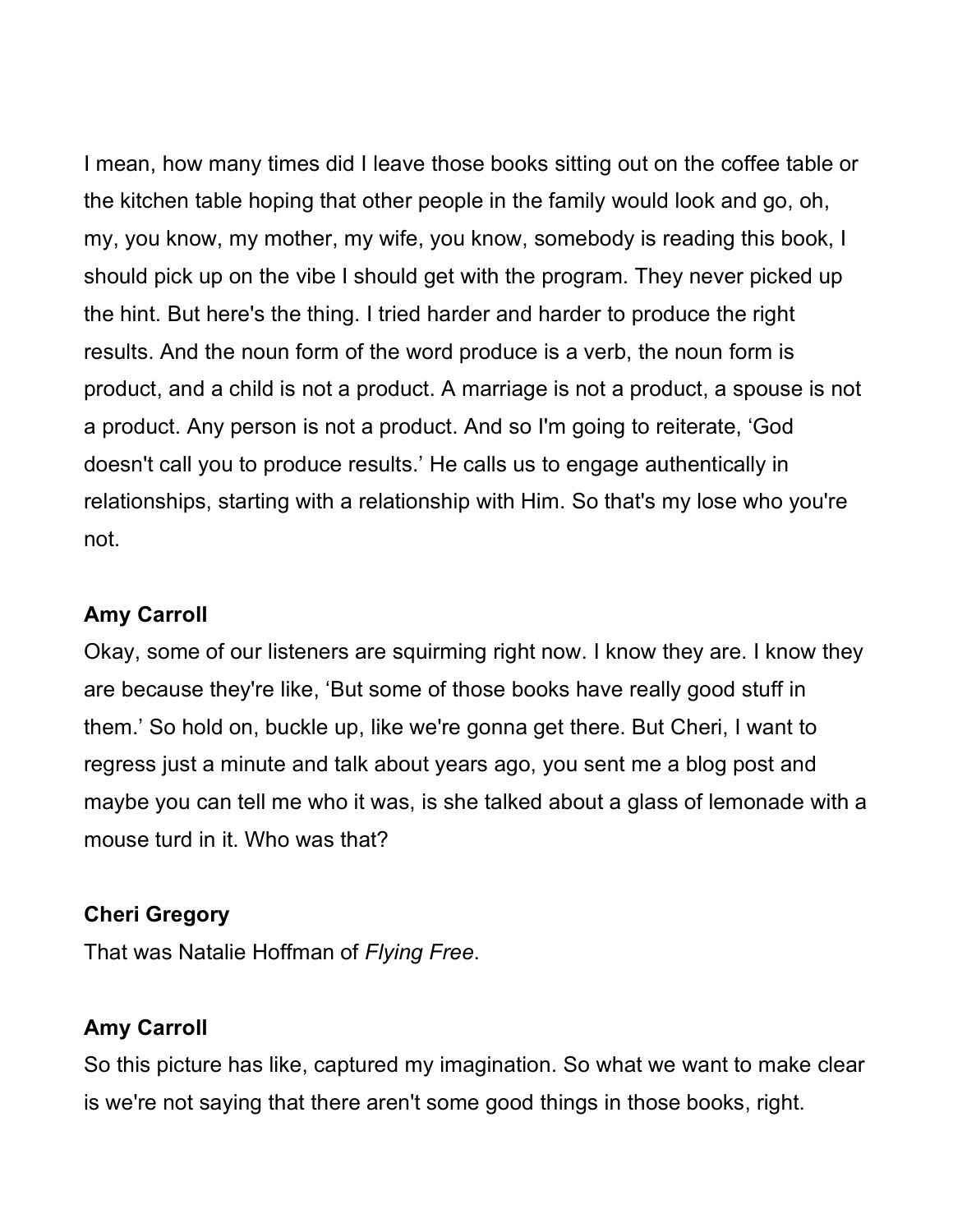They're glasses of lemonade. The mouse turd in it is that if you do the things in the book, that you will automatically get this product, right. That's the mouse turd in it. So the question that Natalie asked was, would you drink a glass of lemonade with a mouse turd in it? No. So what it is, is it's that one untruth that spoils the whole batch. So in case you were squirming, just wanted to clarify, because I just know how my brain works. And I figure a few listeners might be thinking, hey.

### **Cheri Gregory**

I'm sure that every listener who was squirming is now feeling so much better because they heard you say the word 'turd' over and over again.

# **(Both laugh)**

### **Amy Carroll**

It's very normative in my life now. And with my southern accent!

### **Cheri Gregory**

Maybe be squirming for a completely different reason.

# **Amy Carroll**

If y'all are giggling, that's all right. Giggle on, sisters.

### **Cheri Gregory**

Thank you so much, because that is an important caveat.

So what's your you're not statement?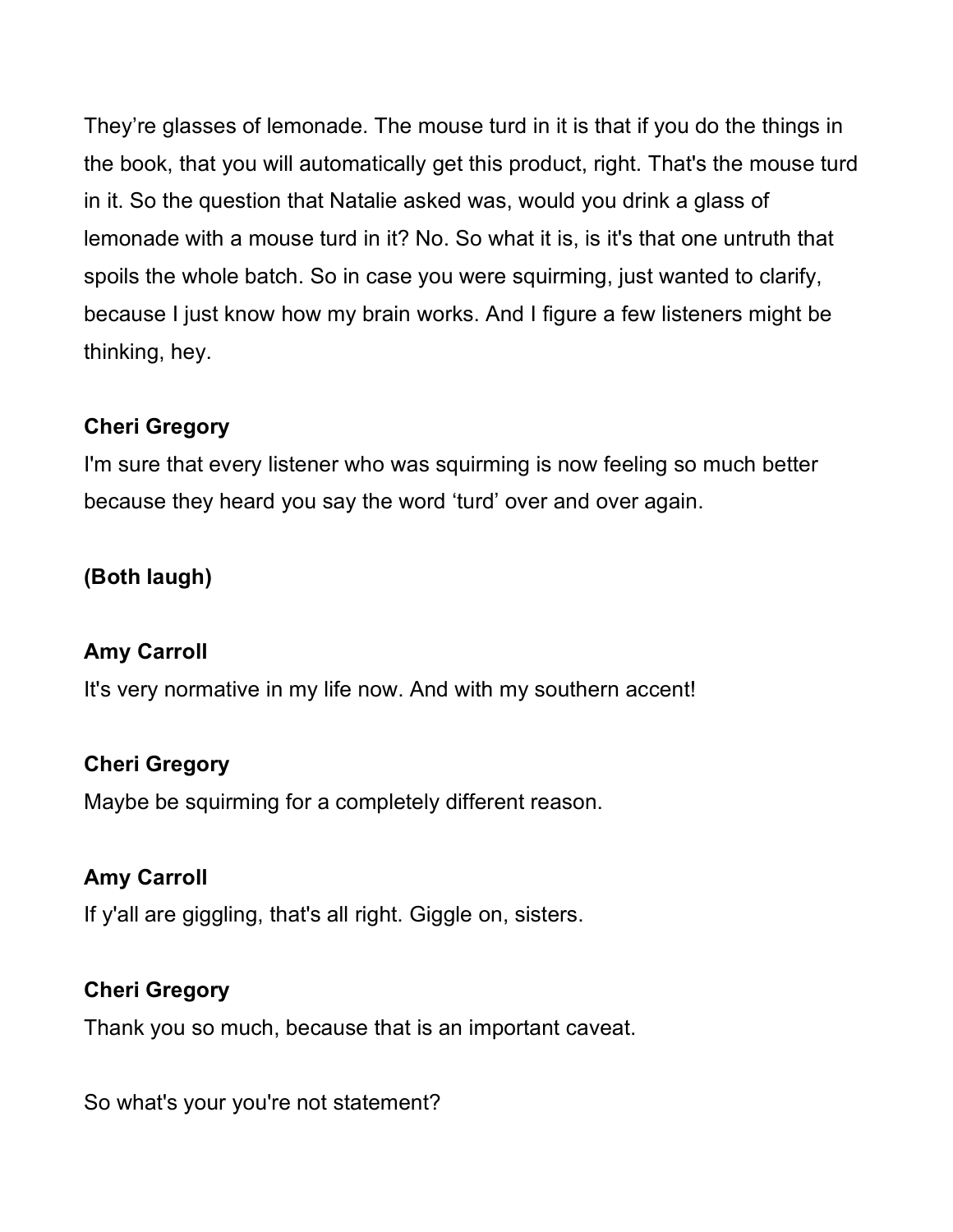### **Amy Carroll**

You're not an irredeemable failure. And it's an ancillary to what you're talking about that when we don't get the products we want. We feel like a failure and irredeemably so. Okay, so I bought the book. I read the book. It's great. As she said, it's very different. It is written as almost like a fictional narrative, even though it is the story. But all I know is I want Lily back. Because I have a lot of questions after reading the book because we got the after version of Lily. We, I guess, I don't know. Do you know how many years had passed between the end of this, when her son gets out of prison, and now, for her?

### **Cheri Gregory**

I don't know.

### **Amy Carroll**

Okay. So what I didn't realize when we talked to Lily, and I'm guessing that most of our listeners – I mean, she's talking about how she loves to teach Bible study and stuff that was not her life when she was going through all of this. She's very honest. And I don't think she was dishonest with us. I think she was trying to give us a snapshot. But she's very honest about her before version in her book. So she and the dad were divorced. I don't think she mentioned that in the interview. I don't think that she was very attached to her son, I think she was pursuing her career; her ex-husband was doing most of the parenting I think at the time. And she's very honest, that she didn't handle the whole prison thing well, that she really didn't know how to handle it and withdrew. So there were pieces that I didn't get from our interview from her.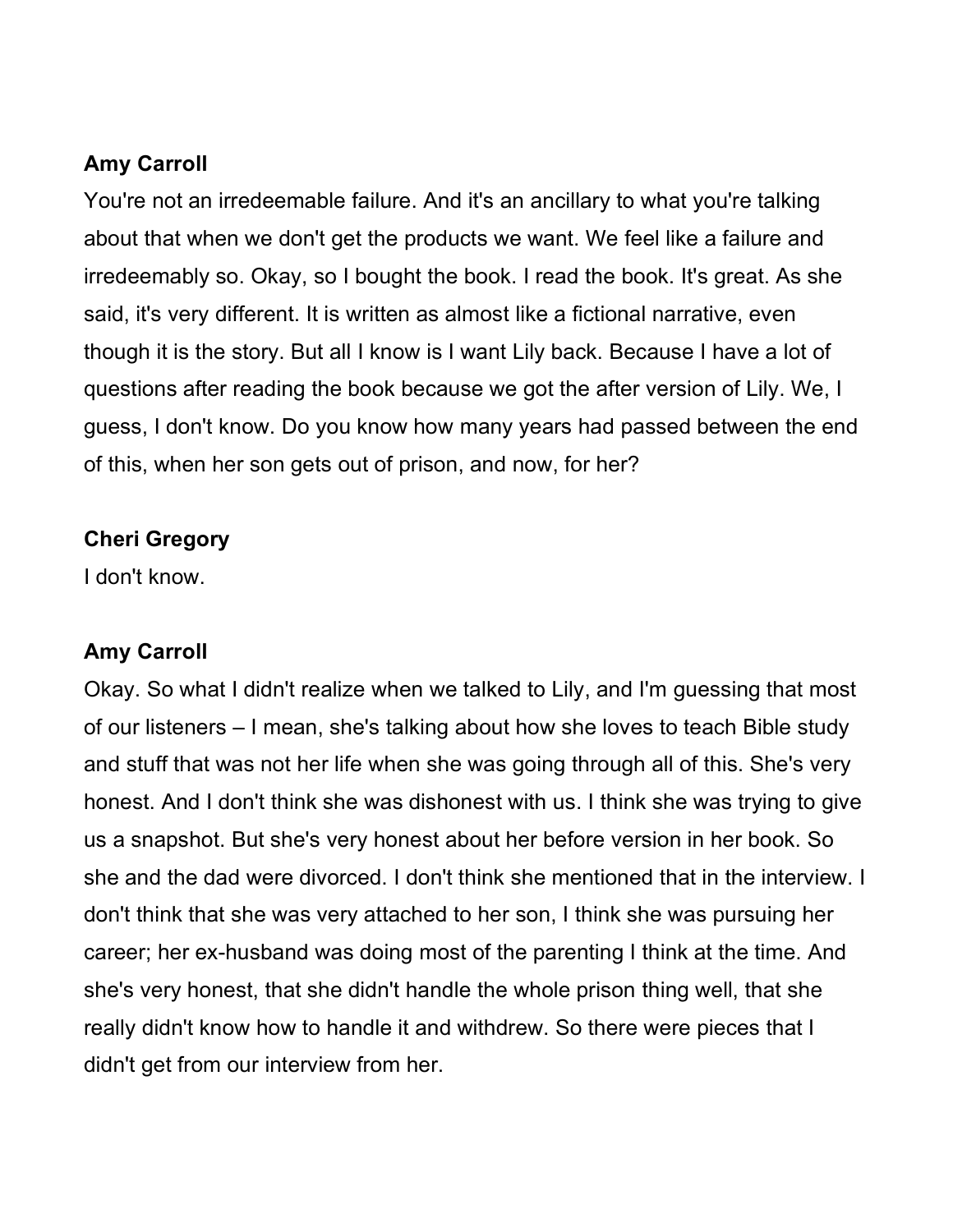So there was a before Lily, and it's not – she paints herself very honestly, and it's not a real pretty picture. And then we got to see, though, the glorious after Lily. And so all of that reminds me of two things. So number one, when we share our story, I didn't mean for this to rhyme, but God always gets glory. It is so true, right? Well, we share our befores, then God gets glory for our afters. Every time I speak to a group of women, whether it's here on Grit'N'Grace, or, you know, to an audience live, I'm always aware of how many secrets there are in the room. Always. Because we just know, right?

And I just want to say to our friends that are listening, your story is so important, your before is so important, because your after, now even if you don't feel it, it is glorious, and it brings God glory. So story is important. Transparency has a purpose. We're not talking, as you've heard Cheri and I talk about this, we're not talking about bleeding all over everybody. We're talking about God's purpose and plan and how he brought you to this place which Lily described for us so well.

And then the second thing is this. So the first one is how important story is. The second one is pain has a purpose if we will lean into it. Pain is refining, and pain is redeeming. And you know, Lily, obviously, I mean hearing her interview and having this concept of 'Oh, she's such a churchy girl,' but then she wasn't. And she tells about that in the book. It actually brought more glory to God for me, because she had obviously leaned into the pain, let God do the work, and it had refined her so beautifully. And then her story of God's redeeming is just, it's amazing, it's luminous. So I love that. So I am excited about Lily.

### **Cheri Gregory**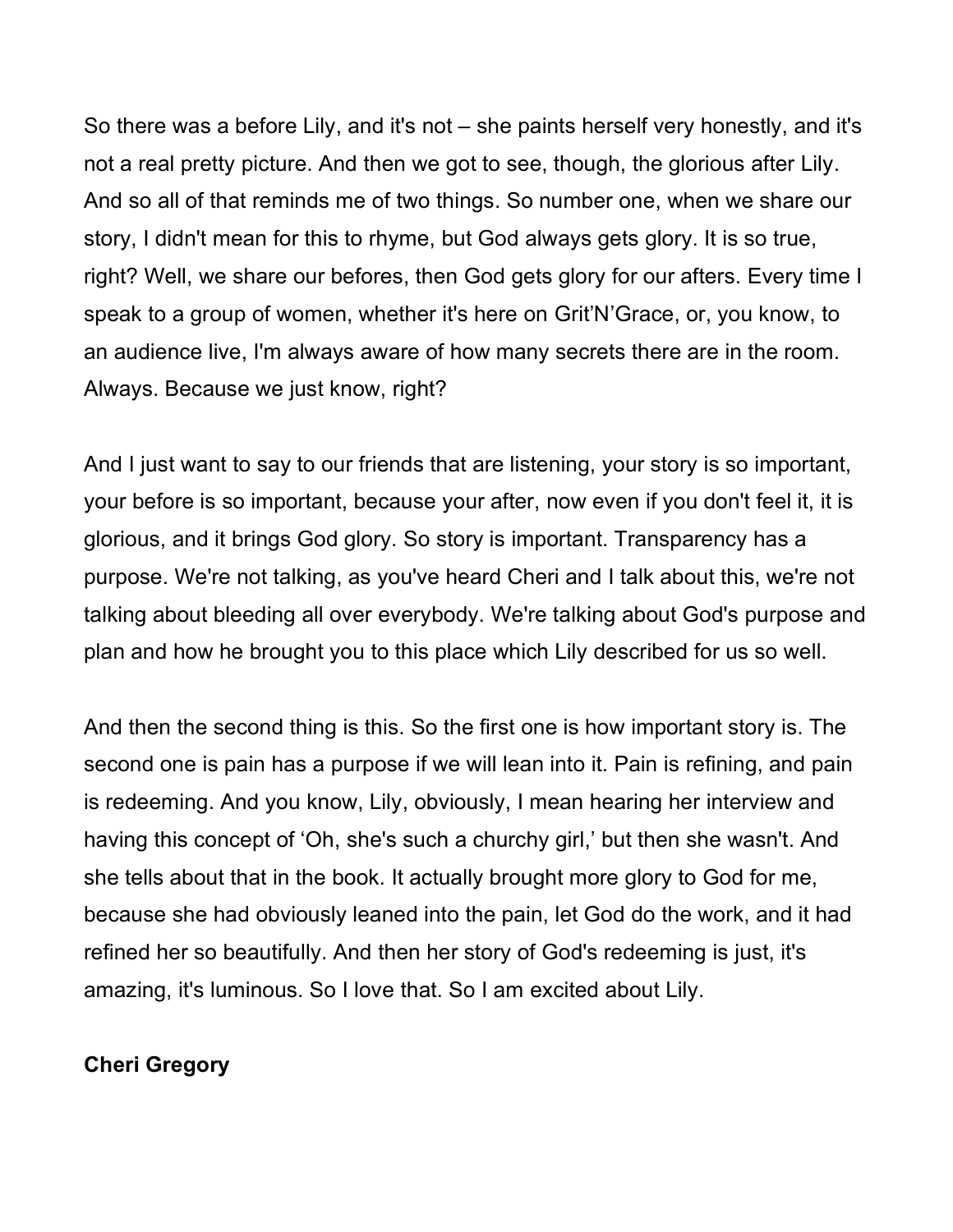We may need to tap her and see if we can bring her back. So I love your not statement. So mine was 'You're not called to produce godly children or godly marriage or any other so-called godly result.' And yours is 'You're not an irredeemable failure.' And I just want to linger with our friends right there. Because as women, we often dwell on our failures. And we have regrets. And we self-recrimination. And this is not how God sees us at all. So for whoever needs to hear it, again, you're not an irredeemable failure.

### **Amy Carroll**

And I think sometimes people don't tell their stories because I feel like it would cast God in a bad light.

### **Cheri Gregory**

Oh, yeah.

### **Amy Carroll**

But it is actually the opposite.

And Cheri, tell us how to love who we are.

#### **Cheri Gregory**

Okay, so I'm going to keep building on that statement from Lily, because hers was a two-parter, she said "I came to believe that God did not call me to produce godly children, God called me to model a godly light." And so I was gonna say you are called to model a godly life, but I have a problem with the word model, because my brother used to call me a model sister. And then he would say, but remember, a model is a cheap imitation of the real thing. So I don't really like the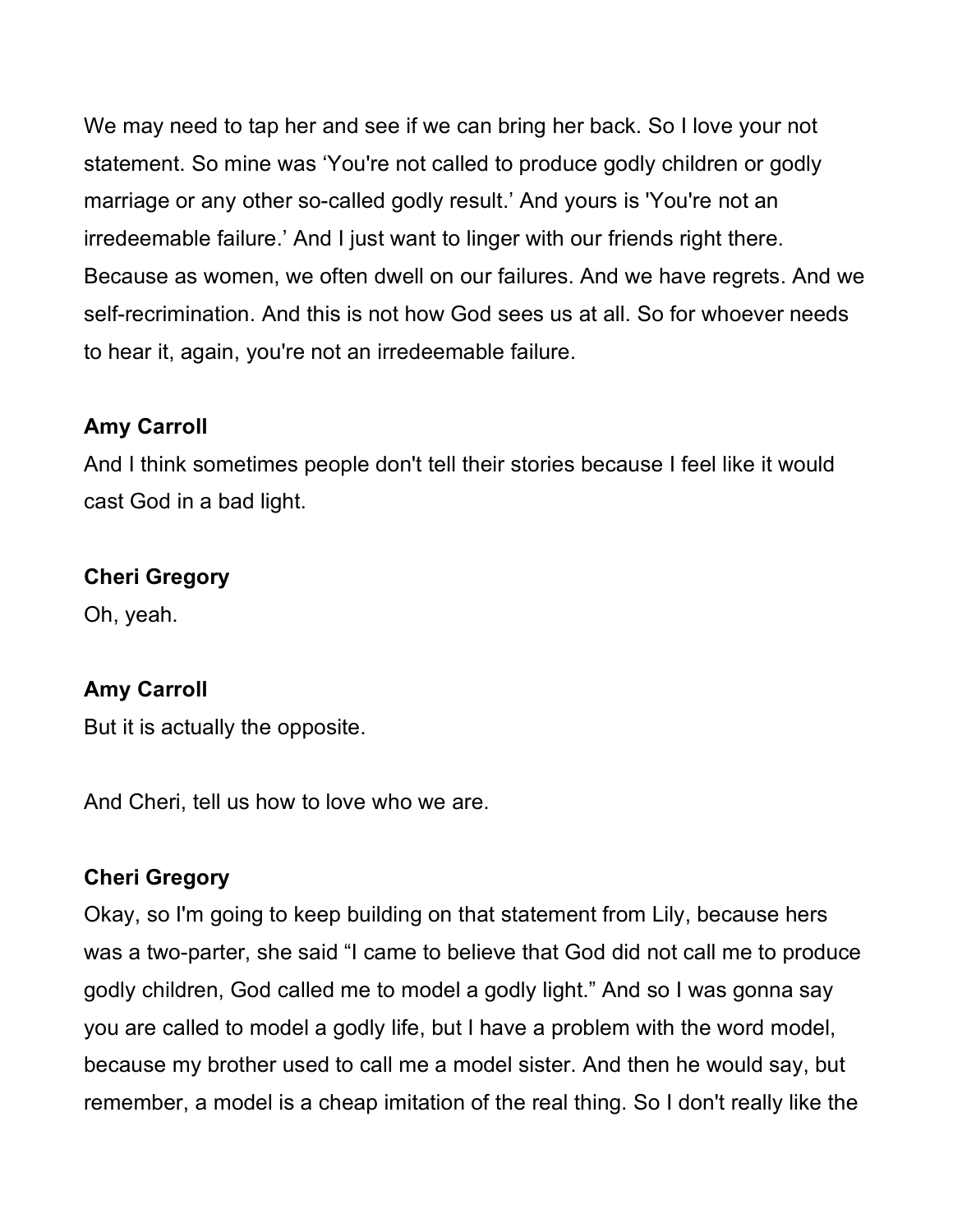word model very much. But all joking aside, when I feel like I have to model something, I can become super performance oriented, which means trying to be on my best behavior, but generally only when I think I've been watched. And really the best way to model something is to live it.

So my love who you are statement is 'You are called to live a godly life.' You're not called to produce godly children, you are not called to produce a godly marriage, you are not called to produce any other so called godly result, you are called to live a godly life.

And so another statement from Lilly that just smacked me was 'You have to work on you while you're waiting on them.' And, you know, that really hit me hard for a couple reasons. One, it's so easy for us as women to put our lives on hold, and to live for everyone else. I was talking with a friend recently, she's kind of like the air traffic control for her home. There's a lot of special needs. And then there's a lot of weather related disasters this winter. So there's added ongoing challenges. And then she was wondering why she's just kind of accepted that her lot in life is to be miserable. And she's been wondering why she settled for just feeling misery.

And I told her I couldn't speak for her. But for me, you know, it's really hard to imagine being happy when anyone I care about is unhappy. It feels really, really disloyal. Like how dare you be happy when you know Annemarie has a migraine? Or how dare you feel joy when you know that Daniel's anxiety is spiking because the computer systems have gone down?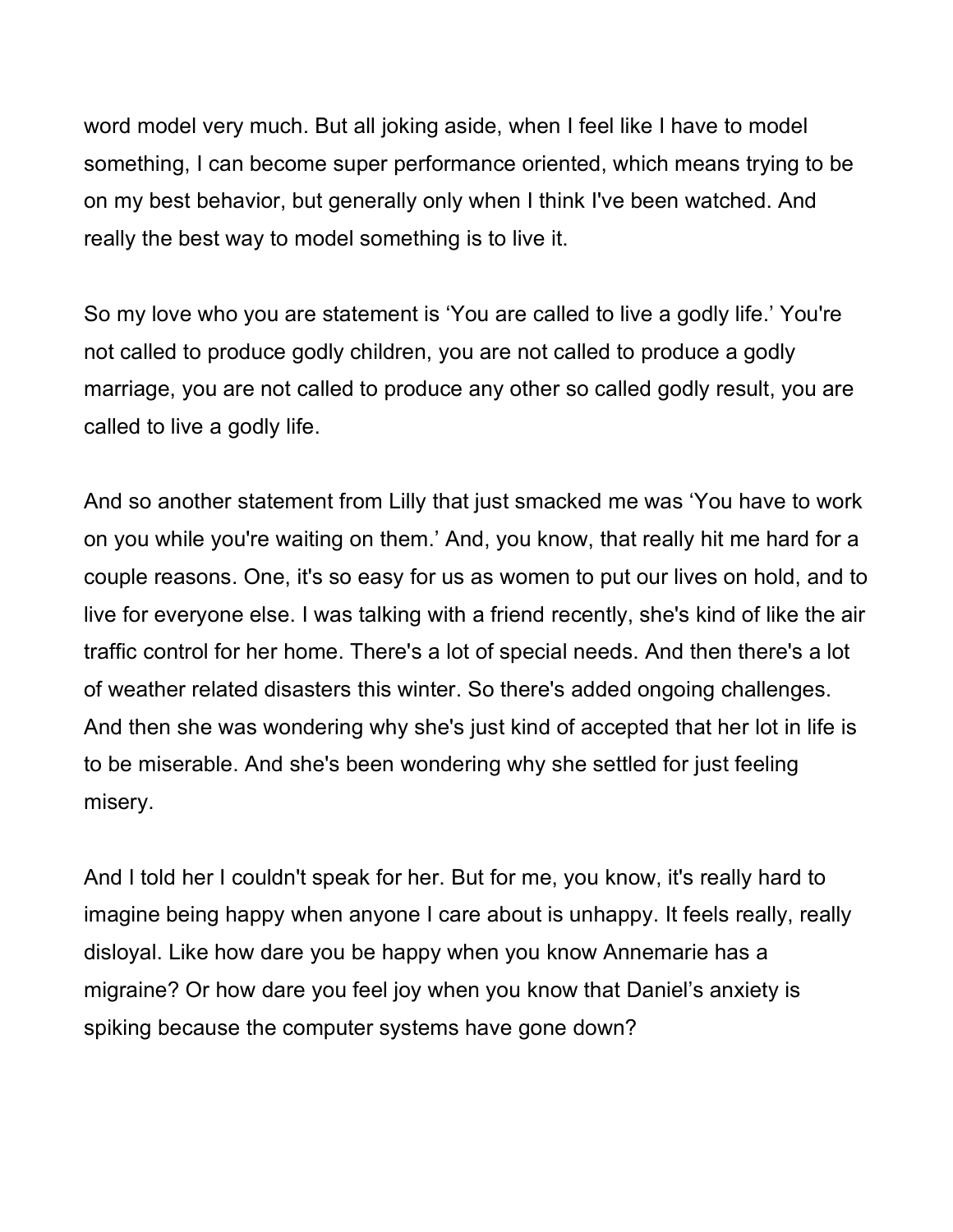And I shared this diagram with you yesterday. It comes from Adam Grant, and it's got three squares, the biggest one says people we try to please and then within that square over to a corner is a much smaller one. I'd say it's like 1/16 of the size. It says people we actually can please. And then there's really tiny square that's like 1/16 of that one. And it says people we should focus on pleasing. Now, let's be clear, we're not supposed to really please people. We're supposed to please God. Okay, but taking all of that aside, I shared it with another friend yesterday. And I said, 'What's your gut reaction to this?' And she looked at the big square that says people we try to please and she's like, look at all that wasted time.

### **Amy Carroll**

Mmm, yes. And I liked his asterisk on there!

#### **Cheri Gregory**

Oh yes, the little asterisk says that people we should focus on pleasing includes ourselves. And you know, let me say he did credit that this was drawn by Liz Fosslien, want to give full credit where it's due. So anyways, that really hit me that we already as women have this habit of trying to live for others, and spread ourselves super thin, instead of focusing in on what God is, is calling us to we go big and wide rather than the narrowing our focus.

And part of it is because we do care we care about about others. But for me, at least, it ended up with me being highly distracted from what God actually called me to do. So she said, 'You have to work on you while you're waiting on them.' And then she also said, 'You have to be intentional about finding joy. And we have to be pouring some goodness into our heart.' And I felt like these were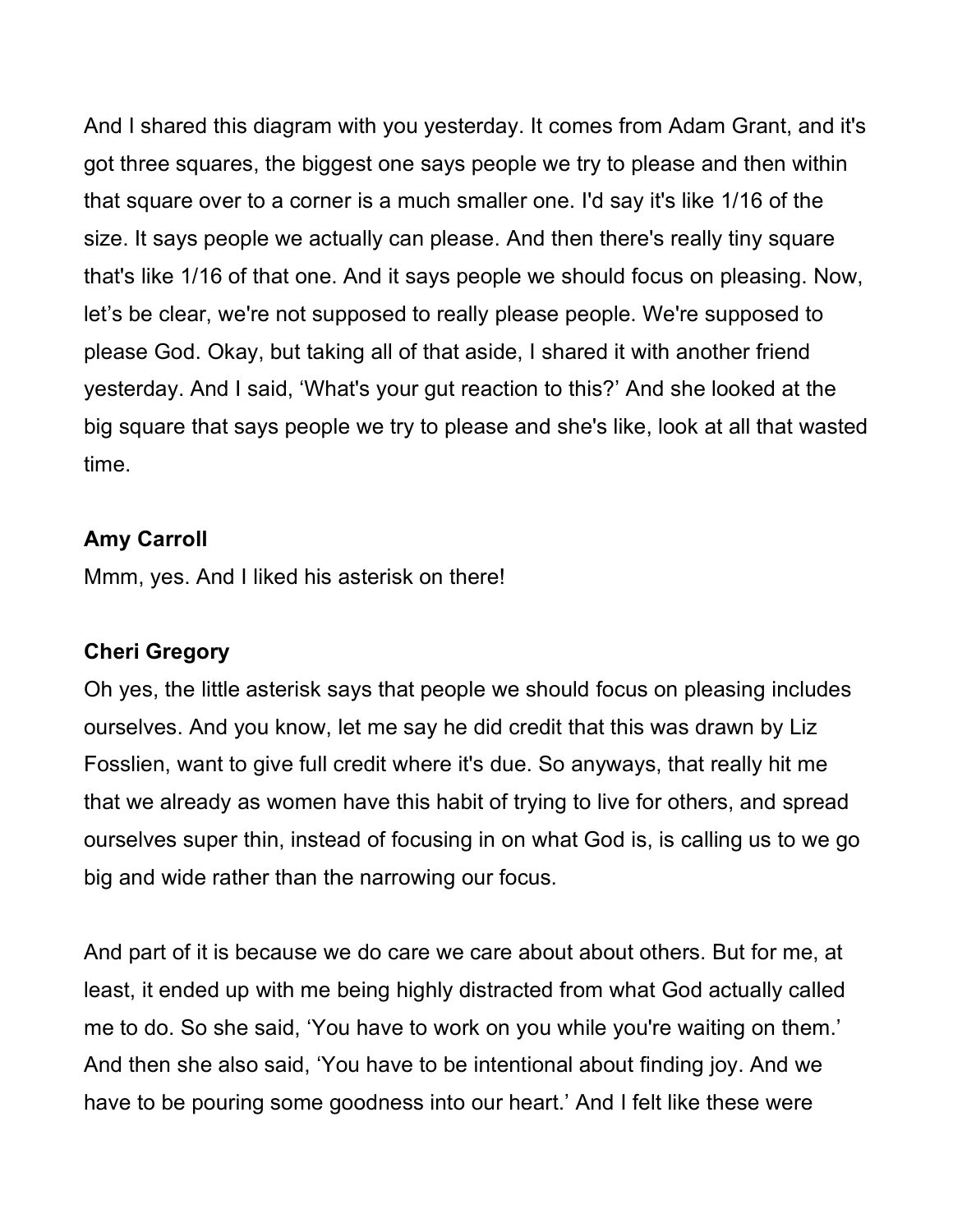these three were all really, really related. And for that concept, you have to work on you while you're waiting on them. I got to thinking I used to think I was doing that. But really, it wasn't working on myself. It was 'I'm working on myself because all the books say that if I change the relationship will change and then they will have to change.' And so it was really little more than manipulation dressed up in self improvement clothing.

# **Amy Carroll**

Oh, ow. Why'd you have to go and say that to us, Cheri?

### **Cheri Gregory**

I'm sorry, it did occur to me late last night and I wrote it on my notepad because I'm like this hurts I need to share it.

# **Amy Carroll**

Make everybody else miserable with you!

# **Cheri Gregory**

Well, of course, that's what I do best. But you know, even something like I'm working on me, the only thing I want to point out is that can easily morph into something else. And again, the the mouse turd in that lemonade for me was the if you change, they will end up having no choice to change. And first of all, that's not necessarily true. And second of all, that's not the motives here. And so I have an analogy – I don't know if I've ever showed, have I ever showed the board I broke years ago.

# **Amy Carroll**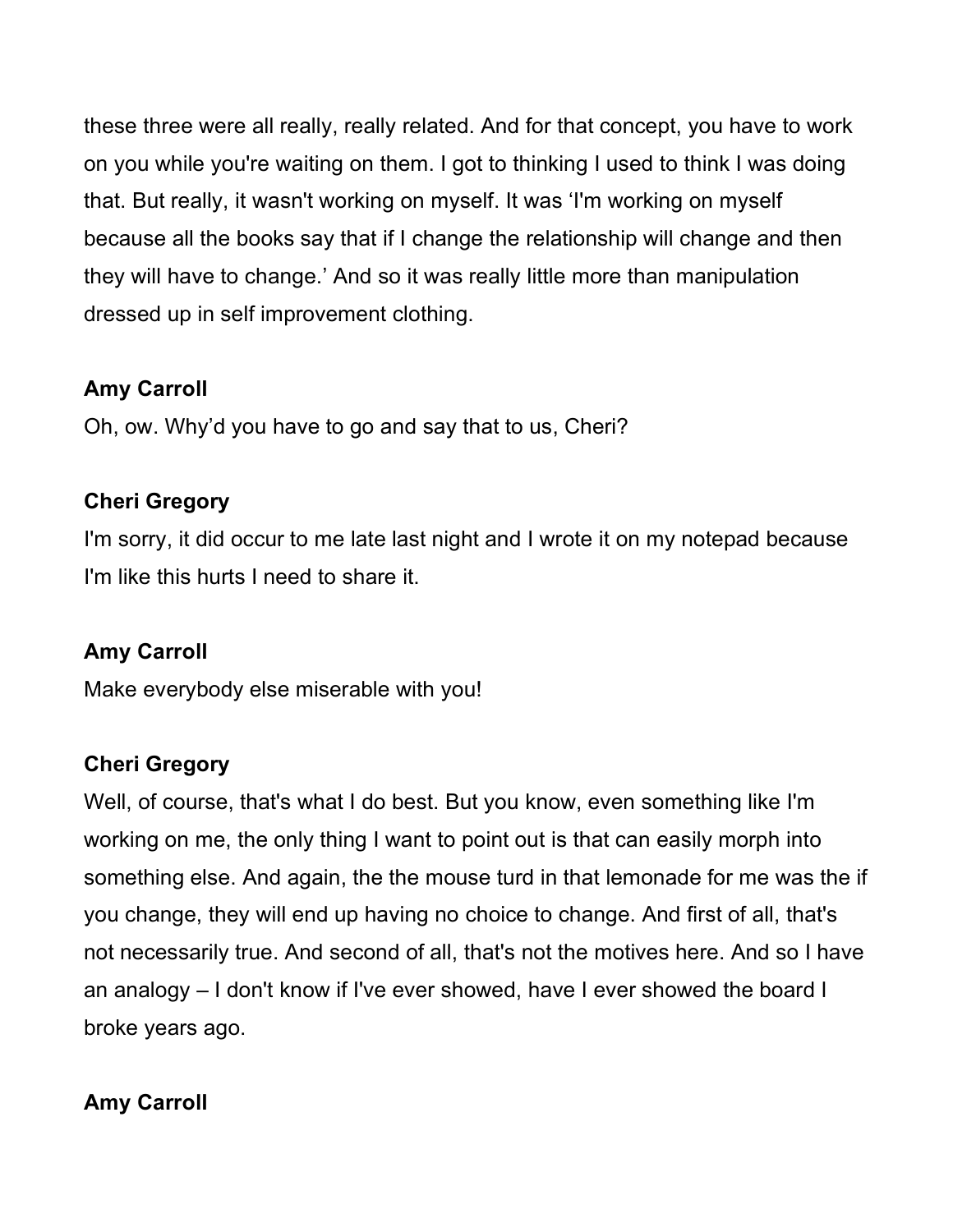No.

#### **Cheri Gregory**

Alright, so I was in direct sales –

### **Amy Carroll**

Y'all, she's literally holding it up. Okay.

### **Cheri Gregory**

Yes, I'm, I'm holding a board that I actually broke with my own bare hands. So you know, I used to be in direct sales. And so it was one year I went to the convention, I was a sales director. And so I went early. And it turned out, we were going to have this big rah rah exercise, we're going to break through our limitations and you know, all the women in management, we're going to do this board breaking exercise. And, you know, the perfectionist in me was like, I'm gonna be the only woman here who can't break her board. How can I run? How can I hide? Can I stay in the bathroom stall with my feet up on the toilet for the next three hours?

But because I was a sales director, I was gonna be one of the ones holding the board. And that mean, I was fine with that. I'm like, I can hold the board while other women failed to break their board. So that works for me. No, I'm kidding. No, I wanted them to break through. I just didn't want to be the failure. So then here's the thing. When they taught us how to hold the board, and so literally would hold the board out, you know, at arm's length. And then as the woman would come up and you know, get prepared, and there was a spot she was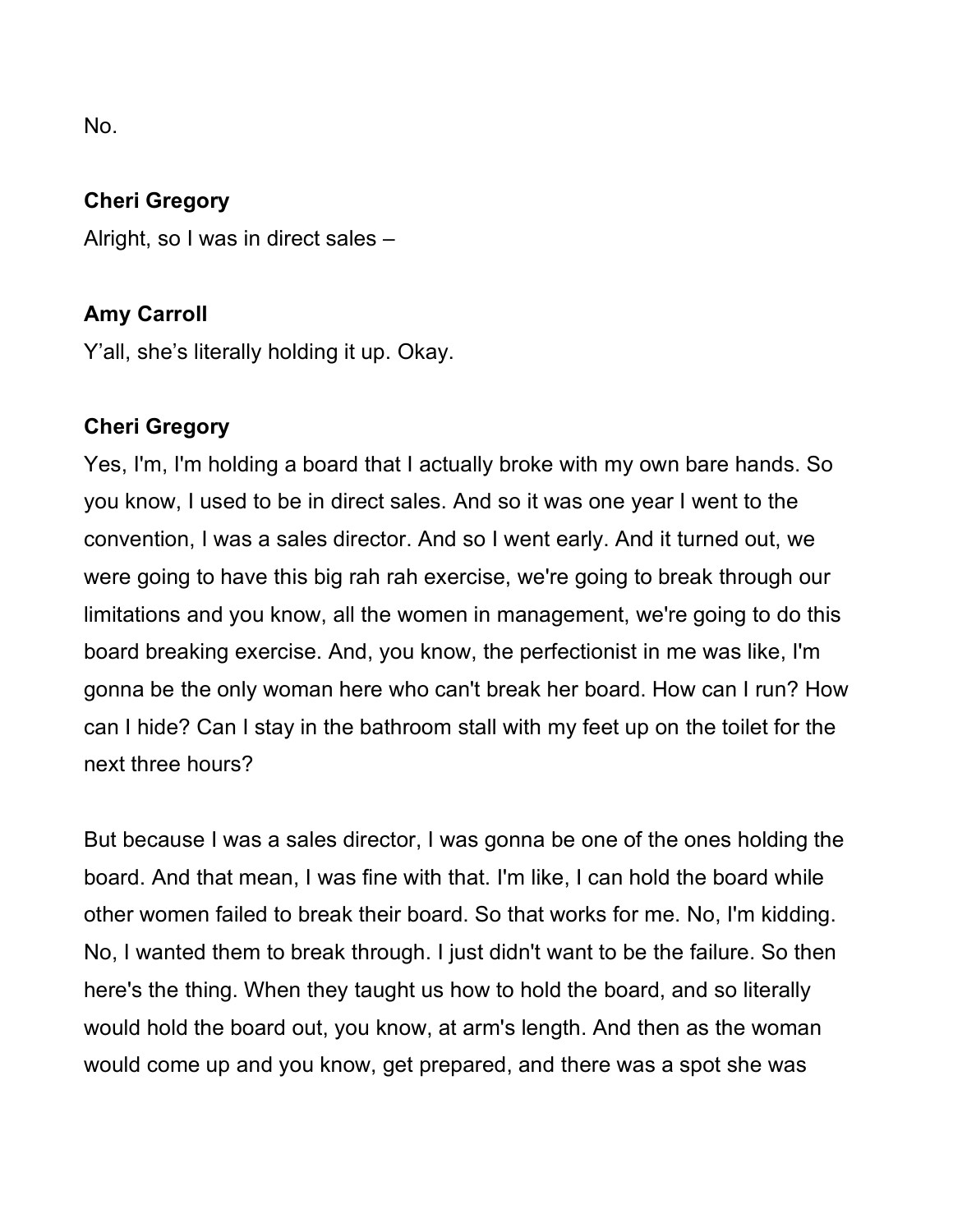supposed to stand, I was to remind her, 'Don't aim for the board, aim for my face.'

And what I discovered after about the third person was that I could tell who was going to break the board and who wasn't. Like I could sense the woman who was aiming for the board versus the woman who was aiming for my face. The woman who aimed for the board would stop short. Like it's a last split second, she would just go thunk against the board. And first of all, that hurt her. But it also hurt me because I was thinking, yep, I was taking a brunt. Like when somebody did that full follow through, like the BAM, like they were gonna smash my nose. And let's be clear, they were too far away for that. But when they really took that seriously, and they were staring at my face, they weren't even looking at that board. They were staring at my face, they just gave it everything. They've got complete momentum, complete follow through, that board would fall in two pieces. It would fly out into space and my shoulders felt nothing.

It was amazing experience. But here's the other thing is the women who hit the board, and I would say 'You were focusing on the board. You stopped short.' They were like 'No, I wasn't. No, I wasn't. No, I wasn't.' They were positive that they had given it everything and that they were doing the full follow through. And so this analogy only partially works. Let's be clear, okay. But to live a godly life, we have to focus on God. Not the board.

And that's what I feel like I spent so much of my life doing, and I feel like that's how I applied the books I read. I'm not here to blame the authors. But I kept hitting the board, hitting the board, hitting the board, and experiencing all that pain. When we focus on the uncooperative people, the difficult relationships, the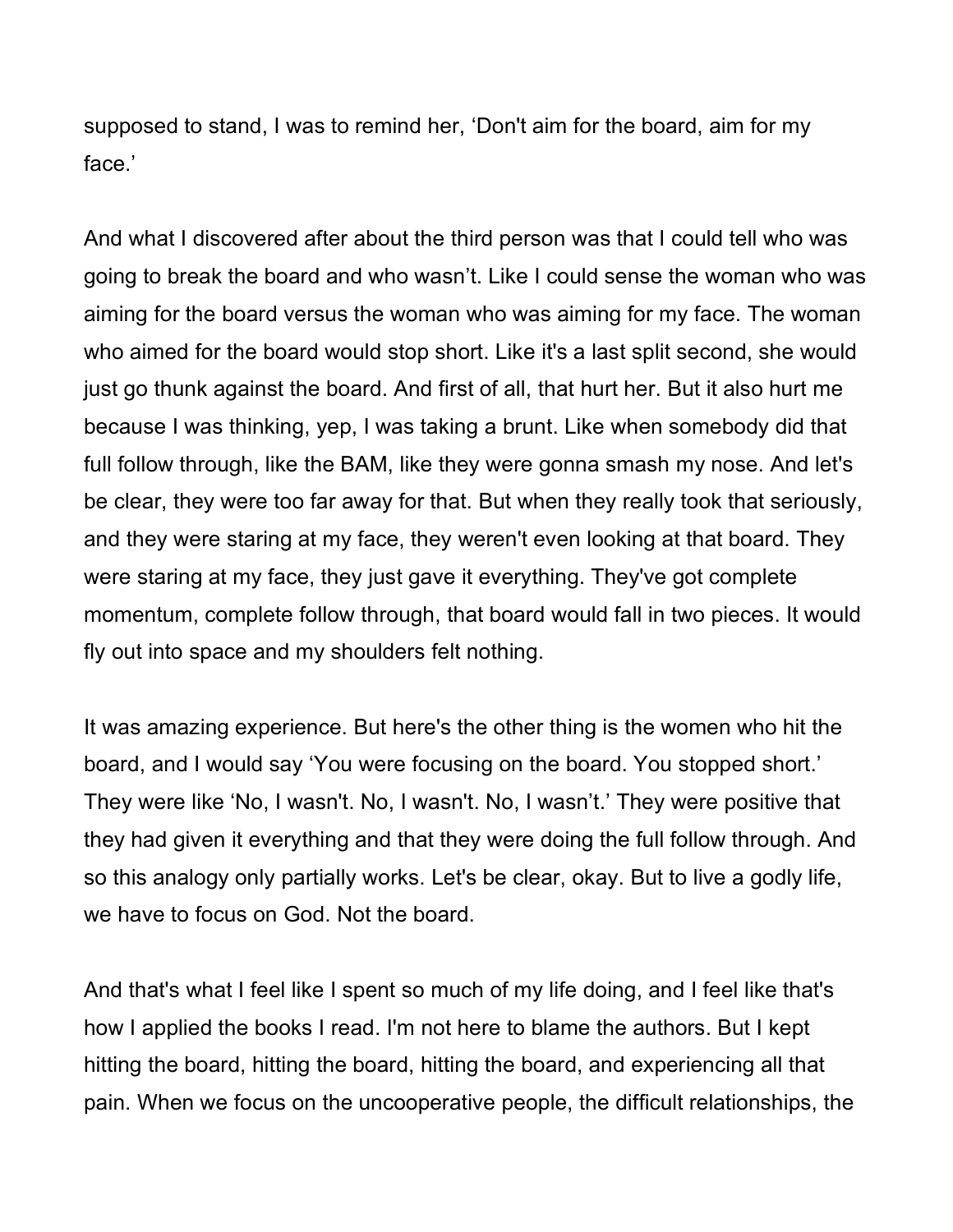impossible circumstances, we're going to end up stopping short and slamming into them super duper hard. And the thing that I have been thinking about over the last week here ever since I dug up – and let's be clear, I am ridiculously proud of this board. Because here's what ended up happening after I was the board holder for about 30 women. I, you know, I was the one who was going to hide a bathroom stall to avoid doing it. I went and found me a board holder. And you want to guess how many attempts this took me?

### **Amy Carroll**

One?

### **Cheri Gregory**

Yeah, I had felt it. I had the visceral experience of the difference between somebody who stopped short and slammed into the board versus somebody who did what I told them, which was look at me, and went all the way through. And so I am experimenting with this idea that there's a momentum to surrender. There's a momentum that says I will not stop until I get to God. Oh, and you know how you always say that you want to bring your happy to God?

### **Amy Carroll**

Yes.

### **Cheri Gregory**

It occurred to me this morning, but I think there's a part of me that has felt I needed to bring happy relationships to God. Kind of a 'Look, God, look! You made a good choice entrusting these people to me. See how well they're doing?'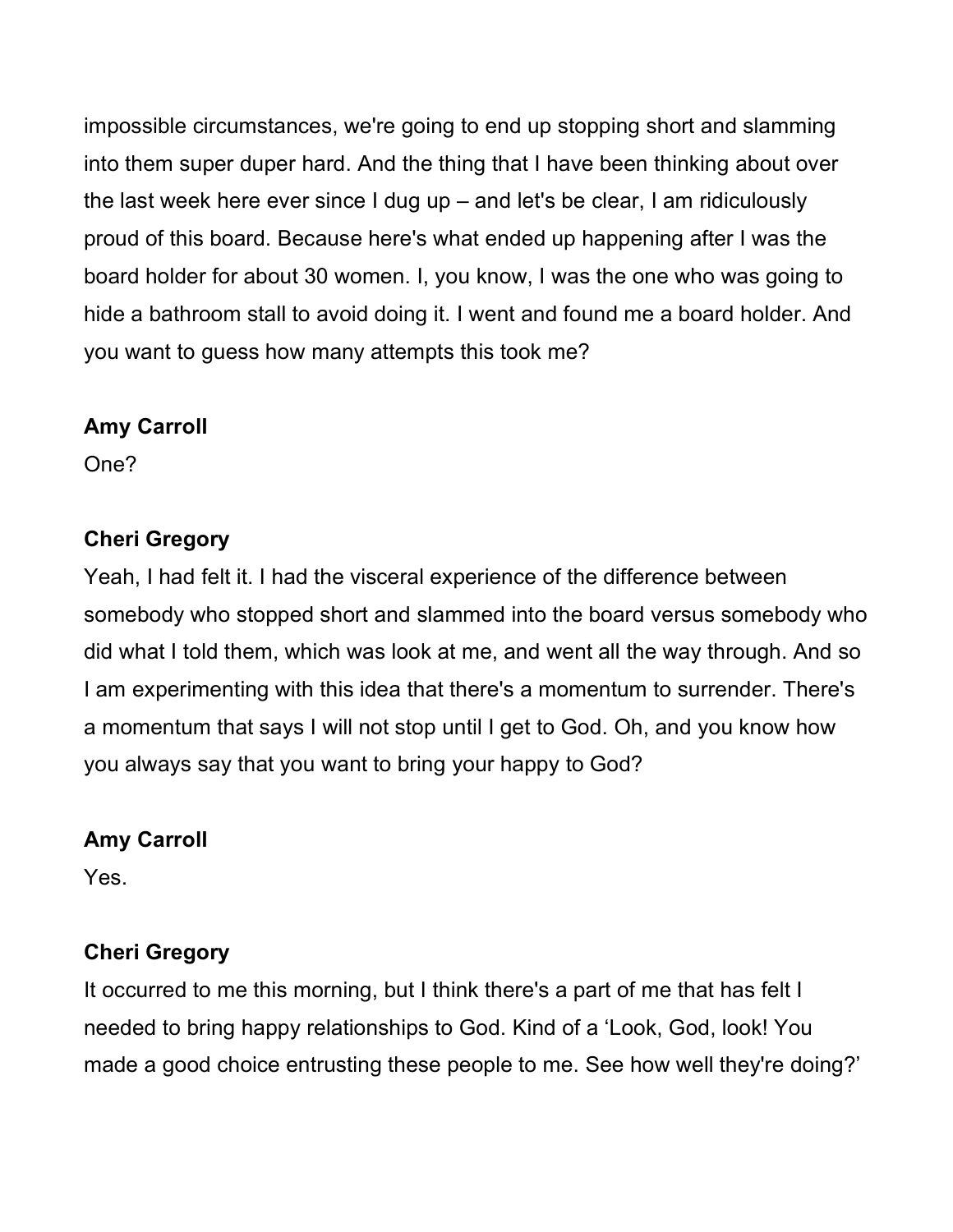### **Amy Carroll**

We're done. We're done. Everybody, see you later.

### **Cheri Gregory**

Wrapping back around,

#### **Amy Carroll**

Wow. Ugh.

#### **Cheri Gregory**

God doesn't call us to produce results. He calls us to engage authentically in relationships, starting with our relationship with Him. Okay, it's your turn. Amy. Passing the mic over to you.

#### **Amy Carroll**

Thanks a lot. I got nothing. Next time I'm going first. Oh my gosh. I can't wait for this to come out so I can really listen to that section again. That was so good. There were so many things spot on for me too.

So okay, 'You are called to walk into redemption.' This kind of goes back to, you know, that glass of lemonade with the mouse turd. And it wasn't that there wasn't anything good in it, right, there are good things, and when we walk through these painful things, we always have a choice. It's not a grit your teeth and make the choices. Will you lean into the momentum of surrender? Gosh, girl, oh my gosh, or will you fight it? Right? Will you fight the pain? So I came up with the two people – and it's funny to me because I've been thinking about this since my 30s. It really does seem like around your 50s, particularly, that these two groups of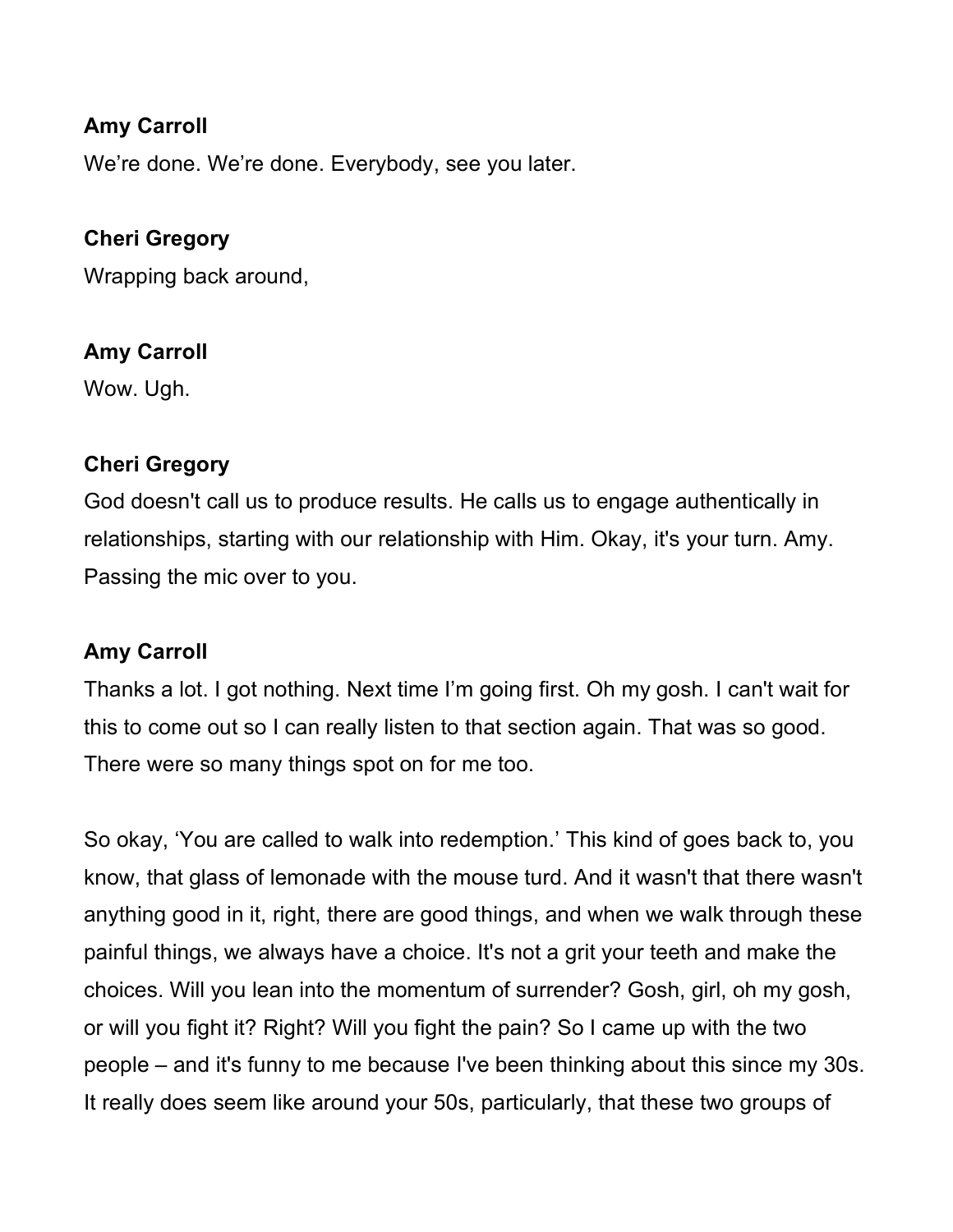people start to really become clear and delineated. I think the habits that were forming start long before our 50s. But for women, I think it becomes very clear which one is which and our 50s because these habits become very ingrained.

So there are two kinds of people. There are the embittered, and it's the woman that I have come to think of as the proud victim, not not just a victim, but a proud victim. And here's something fascinating. I just read it this week, people who are openly victims, in other words that kind of display their victimization. This is not – so just to be clear, this is not legitimate victims of pain. This is people who kind of had become the proud victim, they are more likely to lie, cheat, and steal. I was like, what? And I thought, well, what is that? And here's what I think it is that when we become the proud victim, we grab what we think we're owed.

#### **Cheri Gregory**

So embitterment leads to entitlement.

### **Amy Carroll**

Thank you. Yes, you improved on my thought, saying that. You said that the proud victim lies, cheats and steals because they think they're owed more than what they've got. Okay, so that's person number one and all embitterment leads to entitlement.

So the second person is the redeemed person. And this person is the antithesis of the proud victim. They're the humble rescuee. Now, is rescuee a word? I was trying to think of, like, what's a word that means that we're saved or rescued? We are the humble rescue a, and that person does the exact opposite. They tell the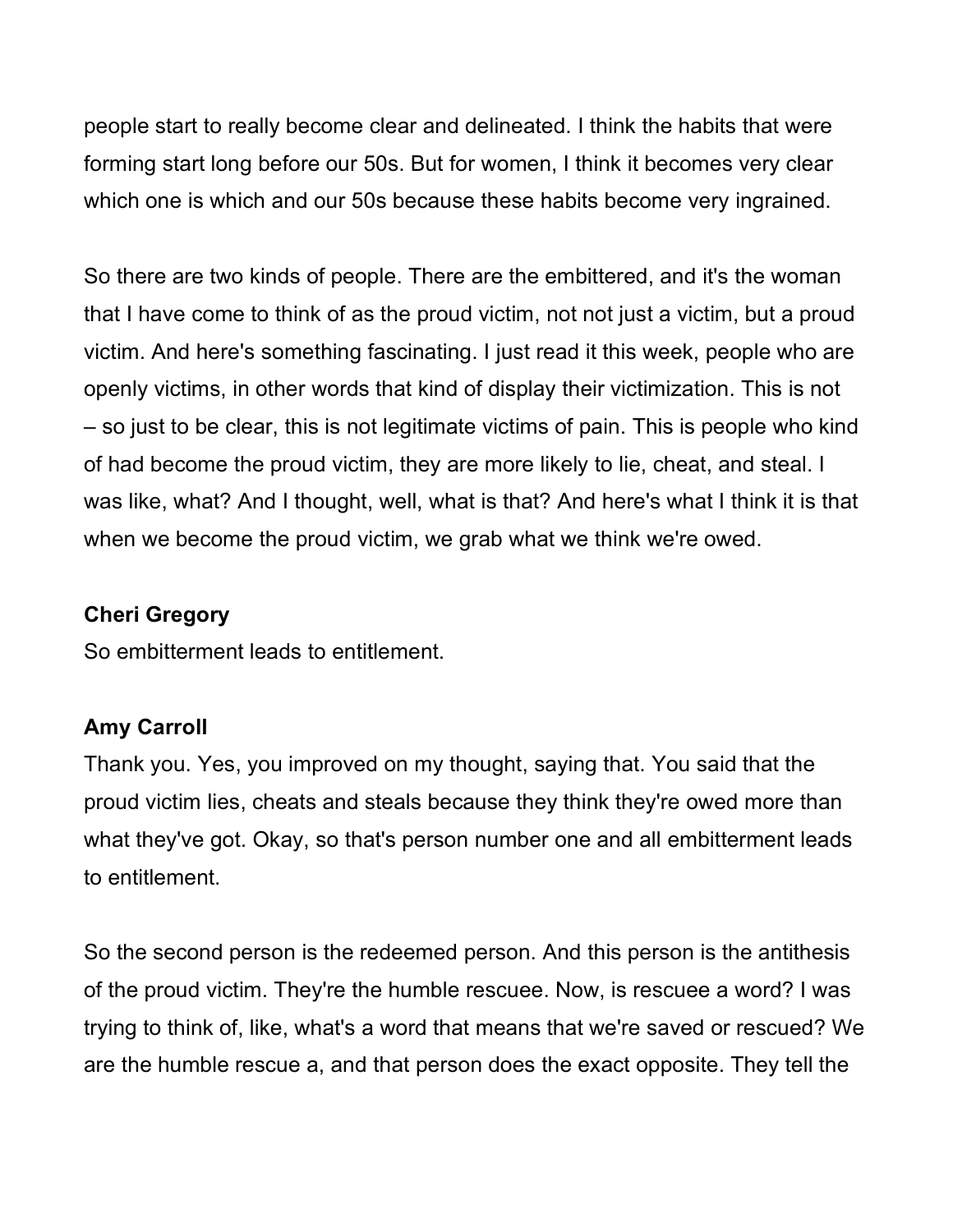truth. They walk in integrity. And they're generous. And they do that because humble people accept what they're graciously given by the Savior.

So I think we do have a choice. We either lean into the momentum of surrender and become that humble rescuee, or we fight it.

### **Cheri Gregory**

Well, what I'm what I'm thinking is, first of all, who needs wild animals in the recording studio when I have you, because now I feel like I've been bit on the other side of my butt.

### **Amy Carroll**

Cheri Gregory officially has no butt left. Both buttcheeks gone.

### **(Both laugh)**

### **Cheri Gregory**

That's right. But I mean, bitterness is one of the signs of people-pleasing. And so, you know, it's easy for me to listen to you and go 'The proud victim. Oh, yes, I cannot stand women like that.' And then I remember a bitterness is a major sign of people-pleasing. And have there been times that I have found myself fudging the truth, I don't wanna say lying Amy, I don't wanna say lying. So fudging the truth or, you know, have I found myself going, I deserve that. I deserve that. I didn't get this, which I should have gotten. So I'm going to get what I deserve. Yeah, I absolutely have. I absolutely have done this.

### **Amy Carroll**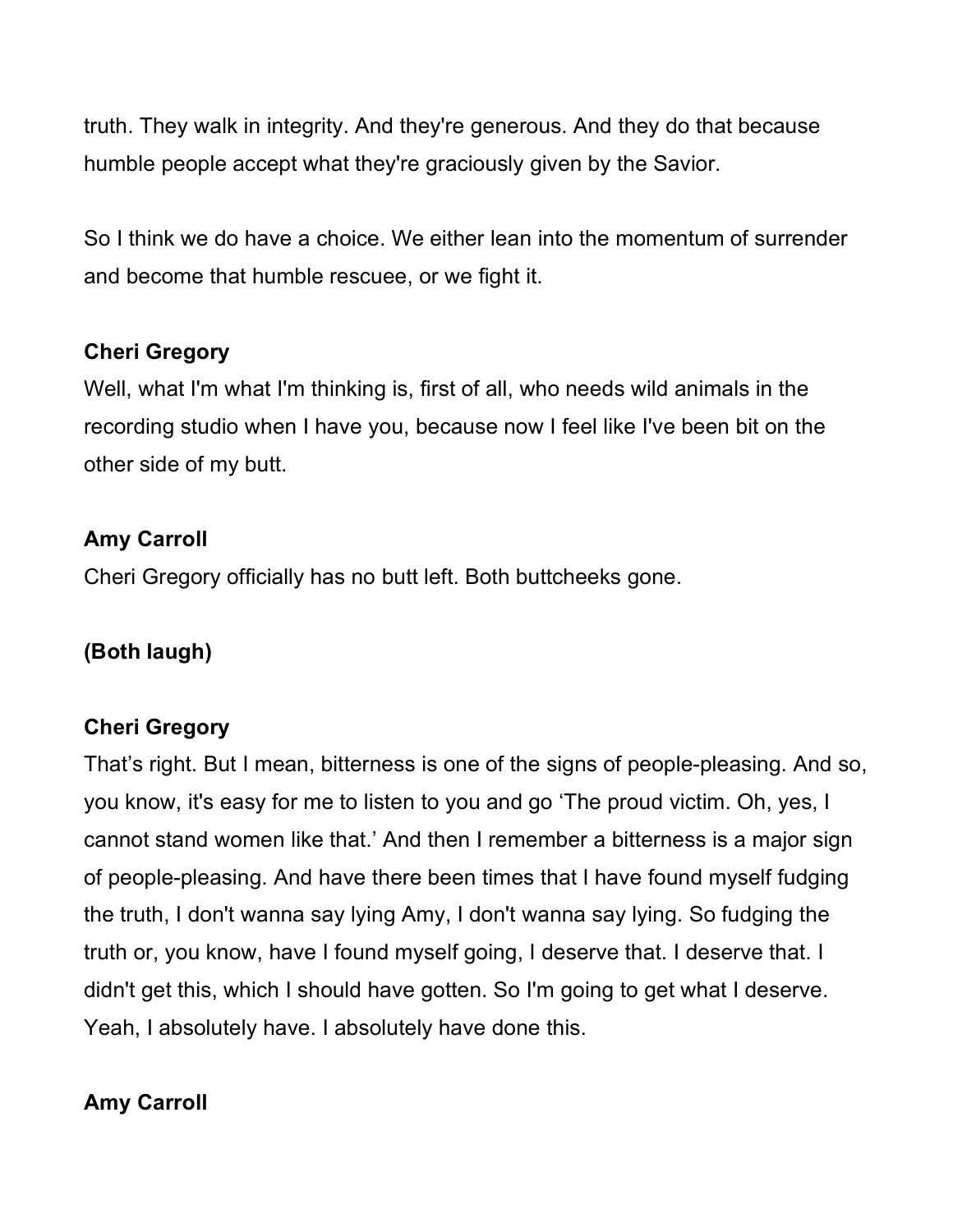Well, I didn't write that in a vacuum. That's all I'll say about that.

### **Cheri Gregory**

We're all thanking you very, very much.

Alright, let's get to the good part here. Live your one life well. And so really, I'm just going to pull the three questions to ask ourselves straight from Lily. One, 'How is God leading me to work on me while I'm waiting for them?' Two, 'How will I be intentional about finding joy to fill my tank?' And three, 'How am I pouring goodness into my heart or receiving goodness into my heart?' Because of course, all goodness comes from God. So those feel like really relevant questions to be asking when we are facing challenging relationships.

What action do you have for us?

### **Amy Carroll**

Well, I'm going to revise it now, having heard you. Because my action step was 'Lean into the pain and receive God's grace,' but I'm going to revise and say 'Lean into the momentum of surrender and receive God's grace.' And you know, the beauty of that is we can practice that in our everyday life so that it becomes the habit of the redeemed. And that is how we face these painful situations better than we have before.

### **Cheri Gregory**

Absolutely. And then we have the scripture that that Lily shared with us. And I think you found a version where we don't actually have to use the word cankerworm again.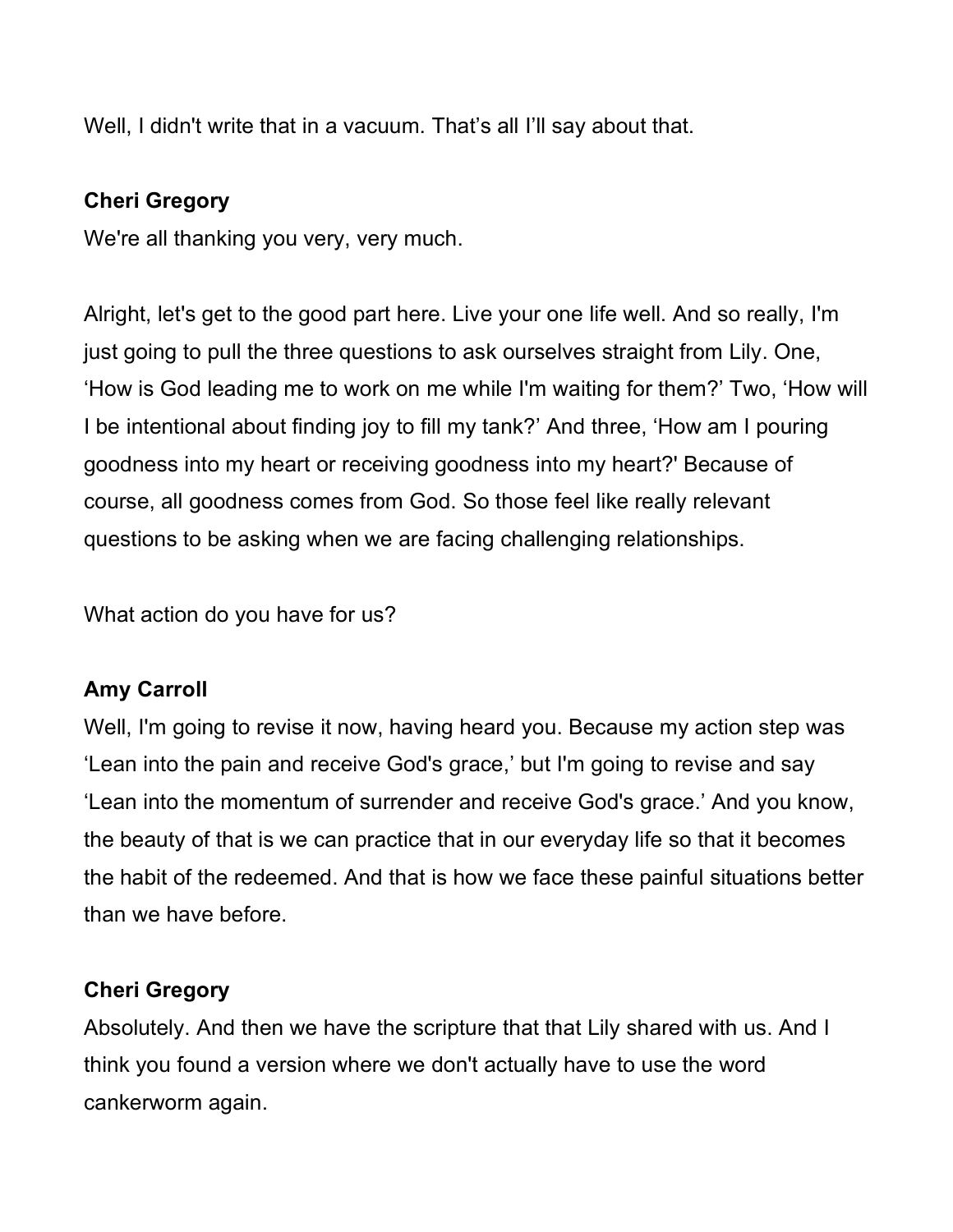### **(Both laugh)**

### **Amy Carroll**

Exactly. Cheri requested. So I actually love the Message version. It's still very close. Sometimes the message is really different. But there are some key phrases in here that just really ministered to me. So if you're listening, just let this wash over you. And this is a promise straight, this is God speaking.

"I'll make up for the years of the locusts, the great locust devastation. Locusts, savage locusts, deadly, fierce locusts, locusts of doom, that great locust invasion I sent your way. You'll eat your fill of good food, you'll be full of praises to your God, the God who has set you back on your heels in wonder." Don't you love that? "Never again, will my people be despised. You'll know without question that I'm in the thick of life with Israel, that I'm your God. Yes, your God, the One and Only real God. Never again, will my people be despised."

### **Cheri Gregory**

That's beautiful. And that's Joel 2:25-27, you said in the Message. Powerful. And this is one of my favorite scriptures of all time, is this promise of restoration.

So for me, the grit in all of this is shifting from that results focus to the relationship focus, because it is always easier for me to check results off my list. And relationships are messy. And so that takes me grit, to be able to set down my pen and my list and go into the unknown and just be in authentic relationships, whether it's with my kids, with my husband, with the difficult people in my life. And sometimes the most difficult person in my life is the one in the mirror. Let's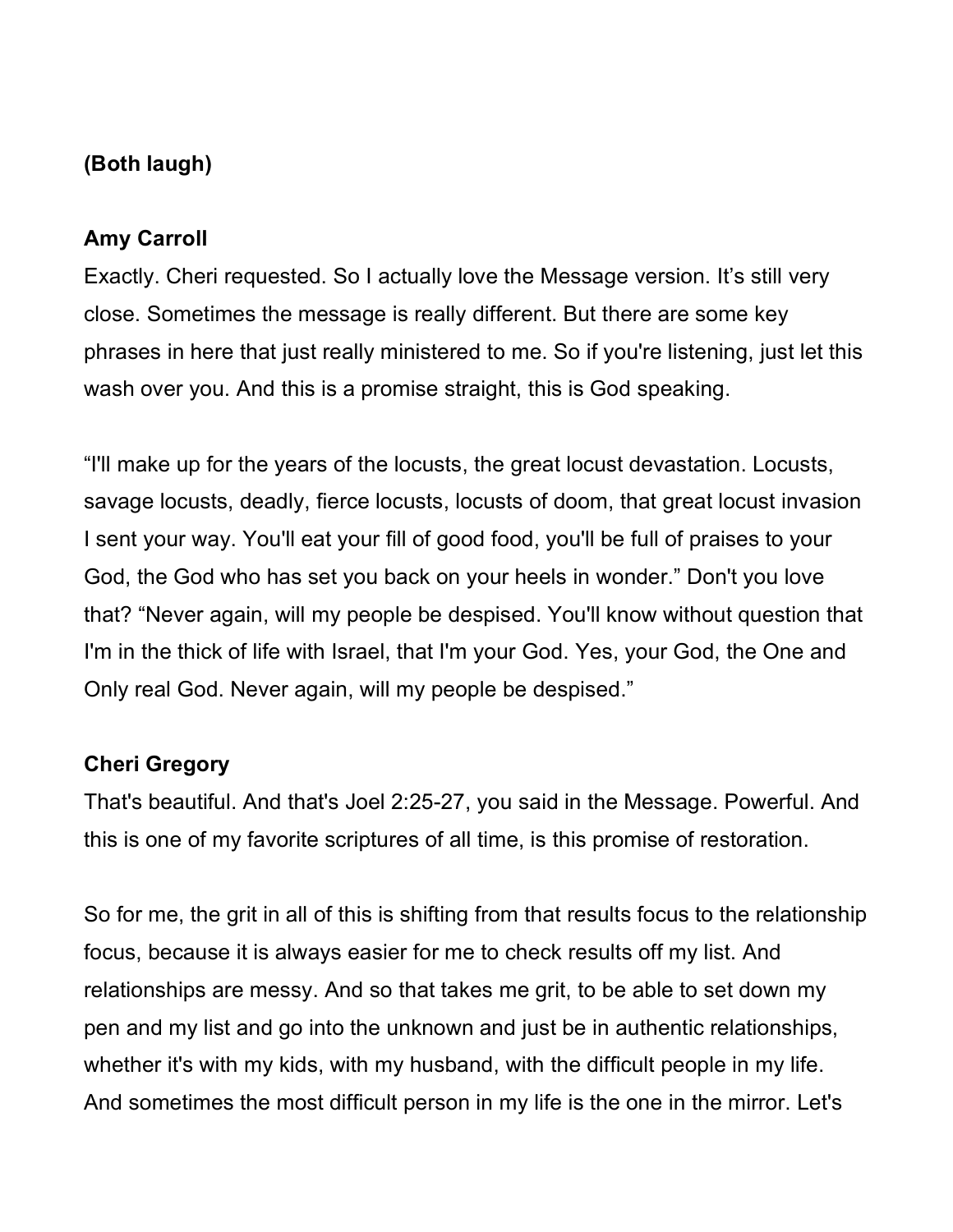be very clear about that. And most of all, being in that authentic relationship with God, where I'm not trying to drag people with me. It's just Him and me.

How about you? What's the grace?

# **Amy Carroll**

Well, I was thinking back to labor. And my second delivery, I had a wonderful labor and delivery nurse and I was making a lot of noise at one point. And she was like, "Amy, all that yelling is not helping you." And I yelled back at her, even though I liked her when we started the process, I yelled back at her "Maybe it's not helping you, but it's helping me!" But the truth was, it wasn't. You know, for those of you who have done labor, you know that the more you fight labor, the worse it hurts. And the more you lean into it and relax into it, the less it hurts. And so I thought about that with the grace, that allowing God's grace, and really it's focusing on the face of God instead of the board to flow into my pain. That's what brings redemption. Yeah.

# **Cheri Gregory**

Oh, so powerful. All right now I can't wait to re listen to this entire episode too.

Well, friends, we so appreciate you tuning in to Grit'N'Grace: The Podcast each and every week.

# **Amy Carroll**

And we're especially grateful to Lily Taylor, author of *Unconfined: Lessons from Prison and the Journey of Being Set Free*, and her publisher, Morgan James Faith, for making this week's episode of Grit'N'Grace possible.